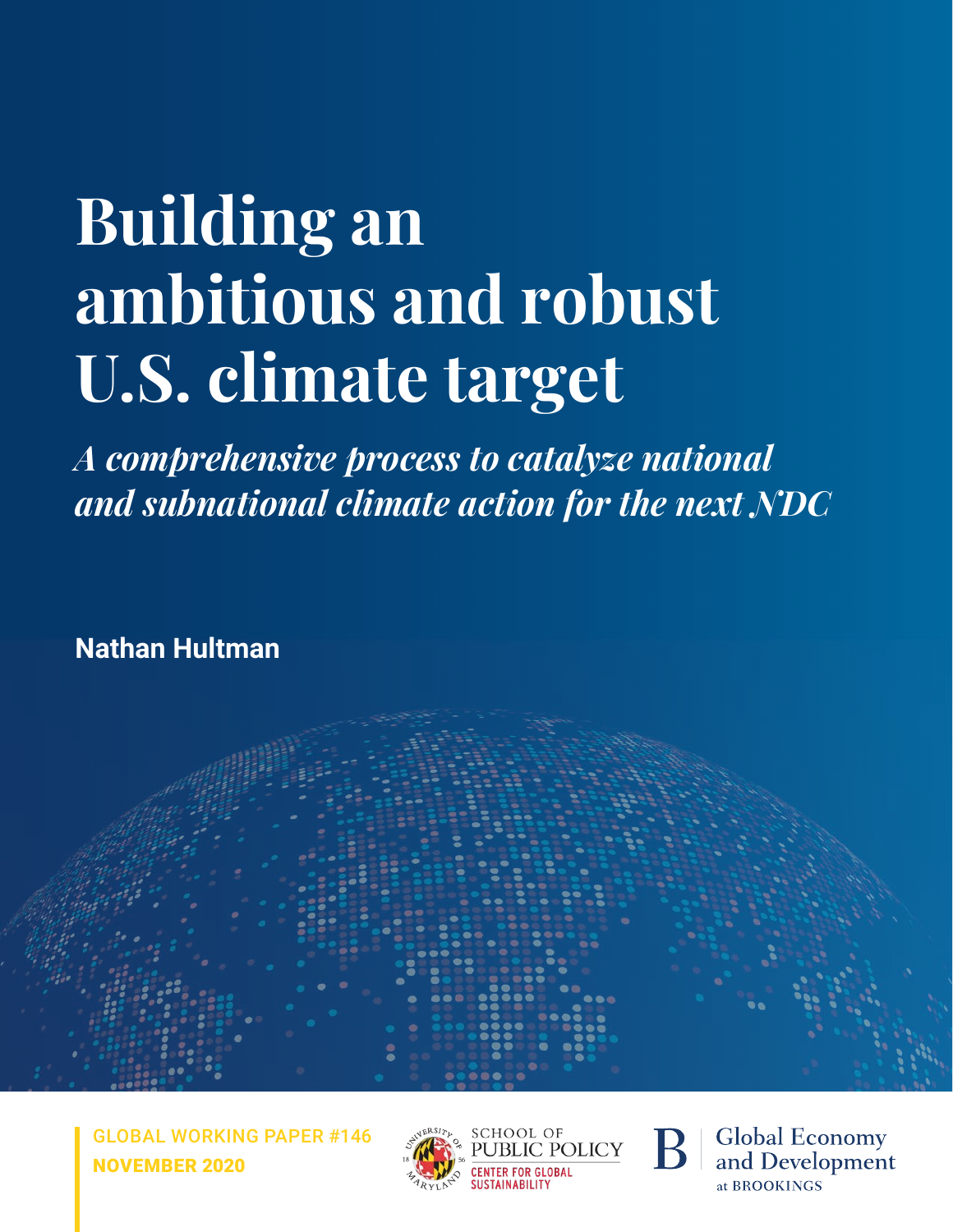#### **Building an ambitious and robust U.S. climate target:**

#### **A comprehensive process to catalyze national and subnational climate action for the next NDC**

#### **Nate Hultman**

Director and Associate Professor, Center for Global Sustainability, School of Public Policy, University of Maryland, and Nonresident Senior Fellow, Global Economy and Development Program, Brookings Institution

Working paper #146

#### **Acknowledgements**

I am grateful to Jonathan Pershing, Todd Stern, Amar Bhattacharya, Leon Clarke, Alden Meyer, Nigel Purvis, and Rick Duke for reviewing earlier drafts of this paper, providing helpful input to improve all aspects of this paper, and elucidating a few specific challenges and potential policy strategies. In addition, the concepts in this paper that relate to subnational action are rooted in work that I have done with the America's Pledge Initiative on Climate, including with Leon Clarke, Ryna Cui, Haewon McJeon, Morgan Edwards, Christina Bowman, Shannon Kennedy, and others at the Center for Global Sustainability, as well as Carla Frisch, Paul Bodnar, Kevin Kennedy, Koben Calhoun, Tom Cyrs, Wendy Jaglom, and others at the Rocky Mountain Institute and World Resources Institute; and collaborators at We Are Still In and other organizations. They have all contributed to a shared vision for the possibility of an "all-in" national climate strategy of the kind I describe here and I am grateful to have had the chance to work and learn with them over the past few years. All opinions (and any mistakes in interpretation) expressed in this paper do not necessarily reflect the views of any reviewers or others mentioned here. Dr. Jiehong Lou at the Center for Global Sustainability provided research support.

The **Brookings Institution** is a nonprofit organization devoted to independent research and policy solutions. Its mission is to conduct high-quality, independent research and, based on that research, to provide innovative, practical recommendations for policymakers and the public. The conclusions and recommendations of any Brookings publication are solely those of its author(s), and do not reflect the views of the Institution, its management, or its other scholars.

Brookings recognizes that the value it provides is in its absolute commitment to quality, independence and impact. Activities supported by its donors reflect this commitment and the analysis and recommendations are not determined or influenced by any donation. A full list of contributors to the Brookings Institution can be found in the Annual Report at www.brookings.edu/about-us/annual-report/.

The **Center for Global Sustainability (CGS)** at the University of Maryland School of Public Policy supports action and policy implementation to meet global goals for climate, development, just transitions, and sustainability at all governance levels. We do this by combining field-leading analysis, collaborative action, partnerships, and building the next generation of policy and research leadership.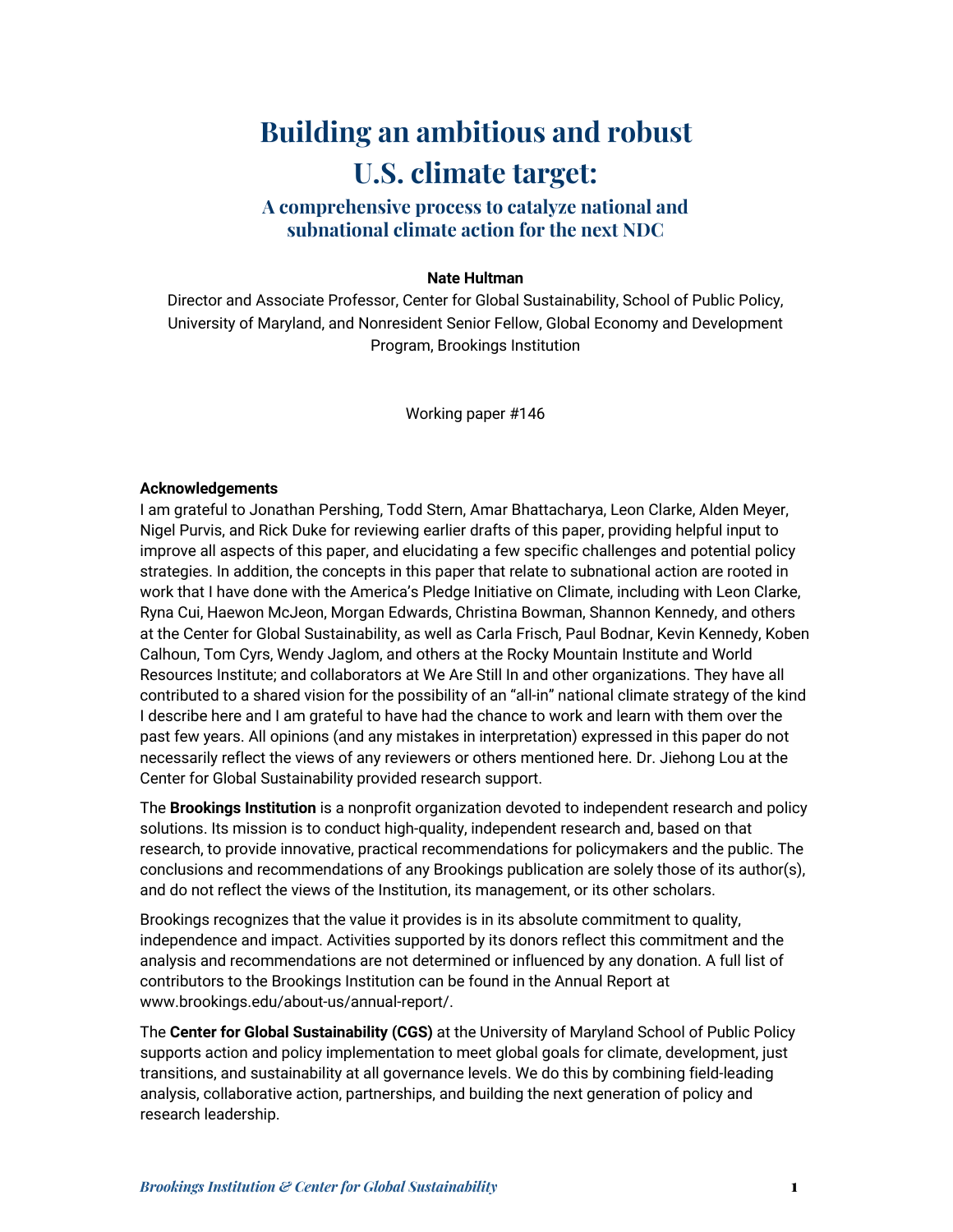# **Contents**

| Introduction: Federal re-engagement to accelerate U.S. climate action5  |  |
|-------------------------------------------------------------------------|--|
|                                                                         |  |
|                                                                         |  |
|                                                                         |  |
| From goal-setting to broad buy-in: A process to build robust action 17  |  |
| A three-part strategy for developing an ambitious and robust U.S. NDC19 |  |
|                                                                         |  |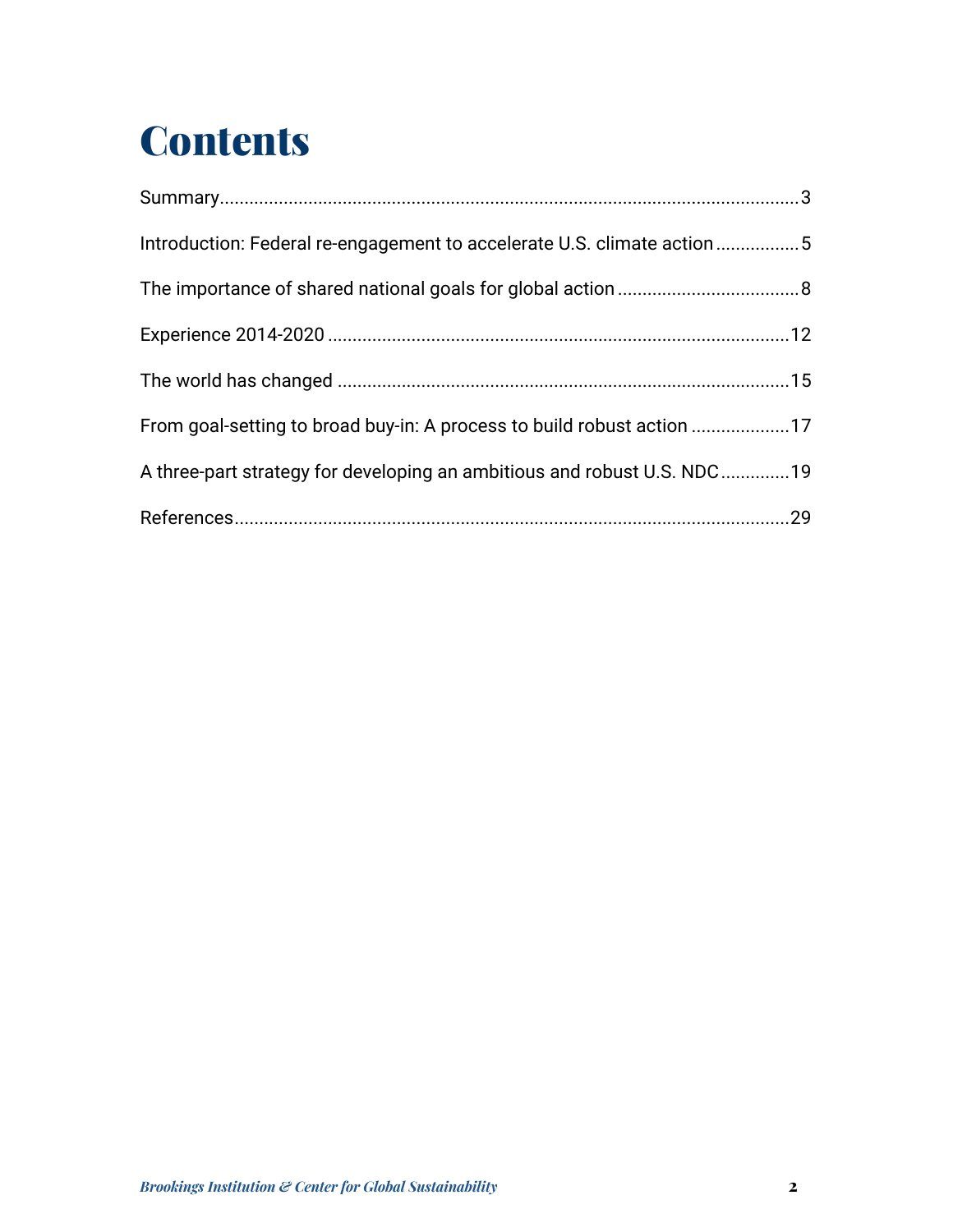#### **Summary**

The opportunity is now at hand for the United States to build a new, comprehensive, and ambitious national climate policy strategy for the United States and to re-engage with the international community to address climate globally. Such a strategy would catalyze a broad transformation that delivers a vibrant economy and broadly shared benefits while also delivering significant emissions reductions that support scientifically informed global climate goals. Even as the executive branch has in recent years wrought damage to federal policies and international engagements, actions across the country from subnational leaders (in states, cities, businesses, and others), combined with quickly evolving clean technology market trends and shifts in public opinion, have built a stepped-up basis for accelerating action nationally from the bottom up. The U.S. is therefore in a strong position for a rapid and vigorous re-engagement by the federal government.

A central component that links the domestic climate policy strategy to support higher international action from other countries is the climate target that the U.S. will communicate as part of the Paris Agreement, called the Nationally Determined Contribution or NDC. This entails developing a new, "all-in" climate policy strategy that fuses new federal actions from the executive and potentially Congress (for example, as part of a stimulus and recovery package), with existing and new actions from an expanding set of subnational actors such as states, cities, businesses, and investors. Importantly, the NDC process also creates a critical opportunity to integrate key stakeholders—to gather input, solicit feedback, generate broader understanding of the opportunities and constraints for action, and to catalyze greater action from subnational actors. Such an integrated process can not only build a more broadly rooted strategy with more widely understood domestic benefits and long-term robustness, but also can increase international confidence and thereby create leverage for other countries to do more as well.

This paper reviews the global and U.S. experience of such strategies from the past six years, and sets forth a set of recommended features of a process to create a new national strategy and NDC, focusing on national long-term emissions strategies for mid-century, the first round of NDCs in advance of the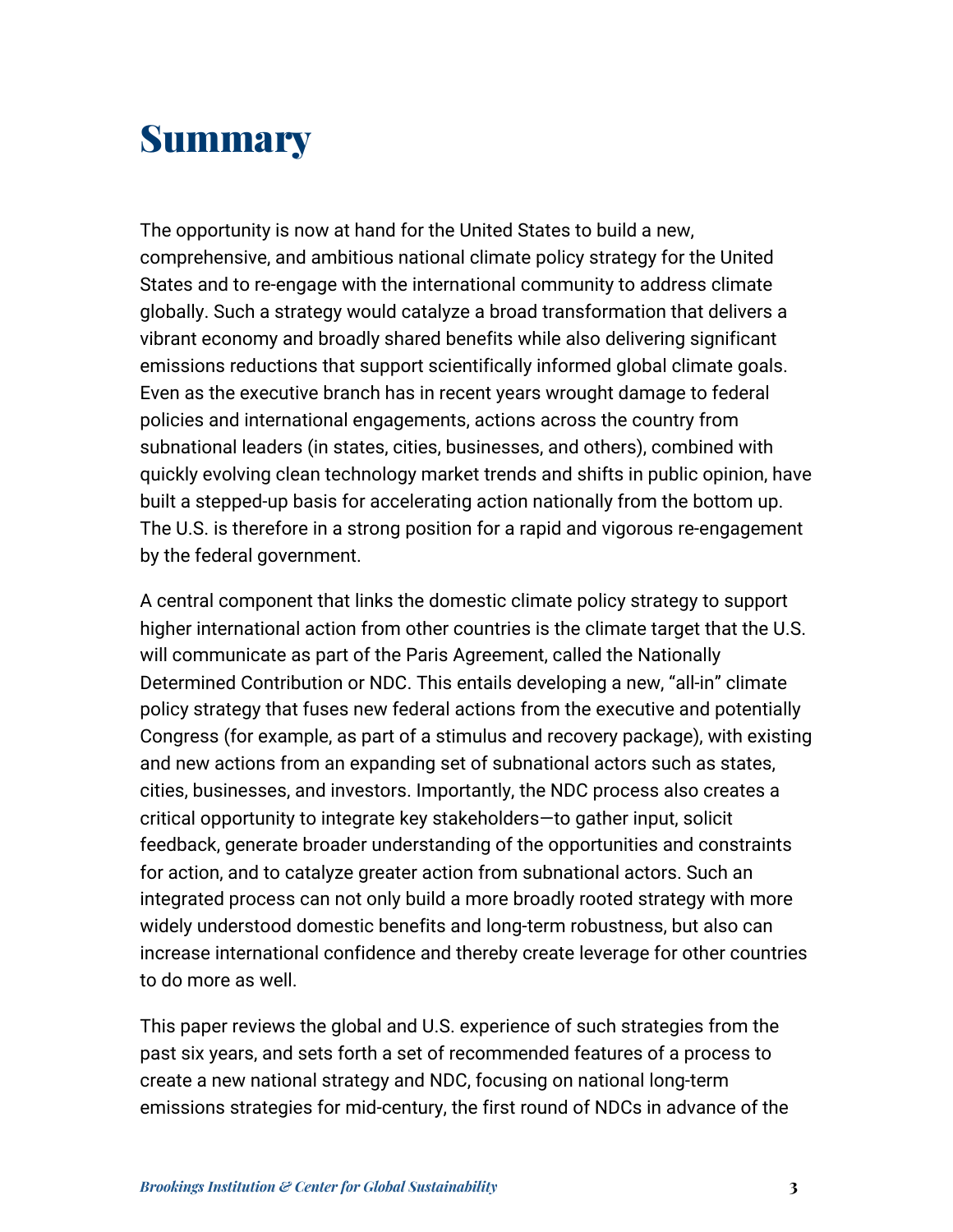Paris negotiations, and recent experience with U.S. subnational actors. It then provides four recommendations for building an open and inclusive process to build a U.S. national strategy and target; inviting a parallel process of formal and informal assessment and setting ambition from the subnational community; and linking between these two. Such a process will provide the best chance of realizing both maximum ambition and maximum action toward a new climate strategy for transformation at home that, through the NDC, can leverage new action globally.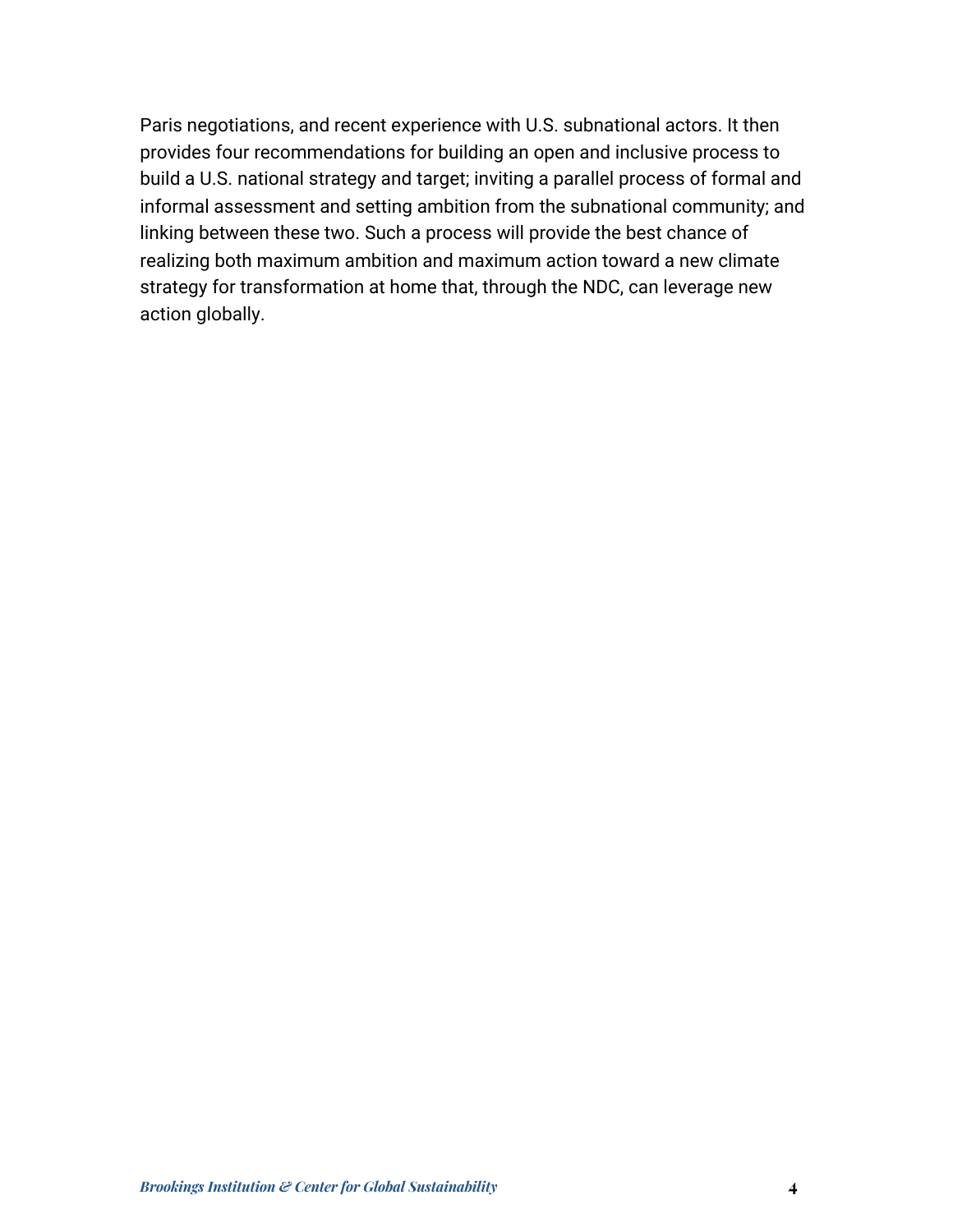### Introduction: Federal re-engagement to accelerate U.S. climate action

It is globally recognized that the United States—at the federal level of government—has for the past four years actively pursued policies both internationally and domestically that contravened scientifically informed and broadly shared global goals of addressing climate change. However, the reality of climate action in the United States is quite different and more robust than recent executive branch actions would suggest. Although significant damage has been wrought from the executive, actions across the country from subnational leaders, combined with quickly evolving market trends and shifts in public opinion, have generated a stepped-up basis for additional action and have placed the U.S. in a relatively strong position for a re-engagement by the federal government.

The incoming Biden-Harris administration now has a chance to grasp this opportunity. Rooted in this existing groundwork, the United States can now develop a new and comprehensive approach to address climate change, and in the process, build an economic recovery that underpins a transformational and rapid clean economy transition toward sustained growth. This will entail a dual strategy of policies that deliver domestic benefits and re-establish international credibility, and then using this renewed credibility to lead on increasing action with all countries toward a more sustainable and climate-friendly global economic pathway. The central, and critical, link between these domestic and international processes is the creation of a comprehensive U.S. national climate strategy. As part of this process the U.S. will also develop an associated national target and set of goals that are shared internationally in the form of so-called Nationally Determined Contributions (NDCs). With a strategy to deliver an NDC that is widely seen as ambitious, credible, and robust, the U.S. can re-establish its global leadership position and bolster international action, thereby rendering both U.S. and other nations' actions more effective—and raising global ambition to be in line with solving the climate crisis.

Creating such a U.S. national strategy and articulating a clear set of goals to both domestic and international audiences is therefore a necessary first step. NDCs are the lynchpin of the Paris Agreement, in which countries around the world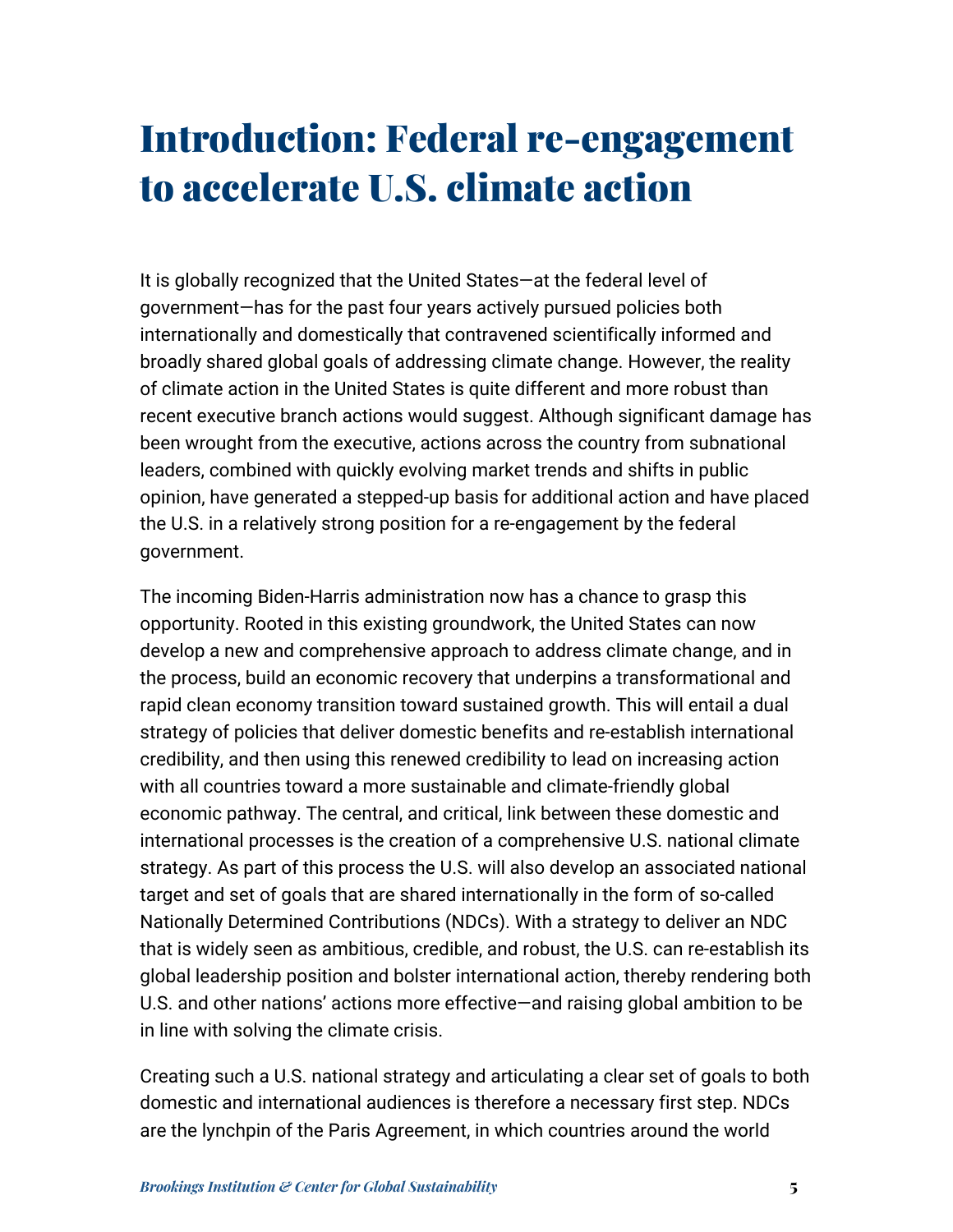assess domestically their opportunities, set their national goals, and then communicate those targets to the international community. In advance of next year's climate conference, COP26 in Glasgow, countries are preparing and offering a second round of new and enhanced targets beyond their initial Paris NDCs. In this context, the world awaits a new, 2030 U.S. NDC as a signal of the degree to which it will re-energize its action and international leadership. This is particularly salient as an indicator of near-term commitment to achieve the previously announced Biden-Harris goal of achieving net zero emissions in the United States by 2050.<sup>1</sup>

Fortunately, the U.S. has a strong basis in place for advancing climate action, for three reasons: (1) a broader and more ambitious base built on subnational actions; (2) a radically altered cost structure for clean energy; and (3) significantly improved public support for action on climate. First, despite the visible and retrogressive actions from the U.S. executive branch in the past few years, U.S. action on climate has actually advanced across a significant crosssection of the country based on sub-national leadership, and many factors are in place to support an acceleration of such action with under renewed climate leadership from the executive and, possibly, legislative branches of the federal government. As previous work has shown (Hultman et al., 2019; Hultman et al., 2020), U.S. states, cities, and businesses already committed to climate action now represent nearly 70 percent of U.S. GDP—roughly equivalent to the world's second largest economy. These actors have been implementing a wide variety of policies that in aggregate have had, and will continue to have, a significant impact on the overall U.S. emissions trajectory. Second, continued and precipitous cost decreases for clean energy technologies such as wind, solar, and batteries, as well as other innovations for non- $CO<sub>2</sub>$  emissions, enable much faster and deeper actions than were thought plausible just a few years ago. Third, public opinion in the U.S. in support of climate policy and clean energy has actually grown much stronger—for example, nearly 80 percent now support prioritizing renewables over fossil fuels; and even COVID-19 appears not to have impacted deployment of clean energy in the U.S. (Jaglom et al., 2020). Moreover, recent climate-related extreme weather events, including western wildfires and

—

<sup>1</sup> In parallel to generating a new 2030 NDC, the U.S. will need to revise its Mid-Century Strategy from 2016 in light of the Biden-Harris administration's 2050 net zero target. This long-term process would ideally take place concurrently with NDC planning, but time constraints likely favor a staged process similar to what was done earlier, with the 2014 announcement of the U.S. NDC and the 2016 release of the MCS.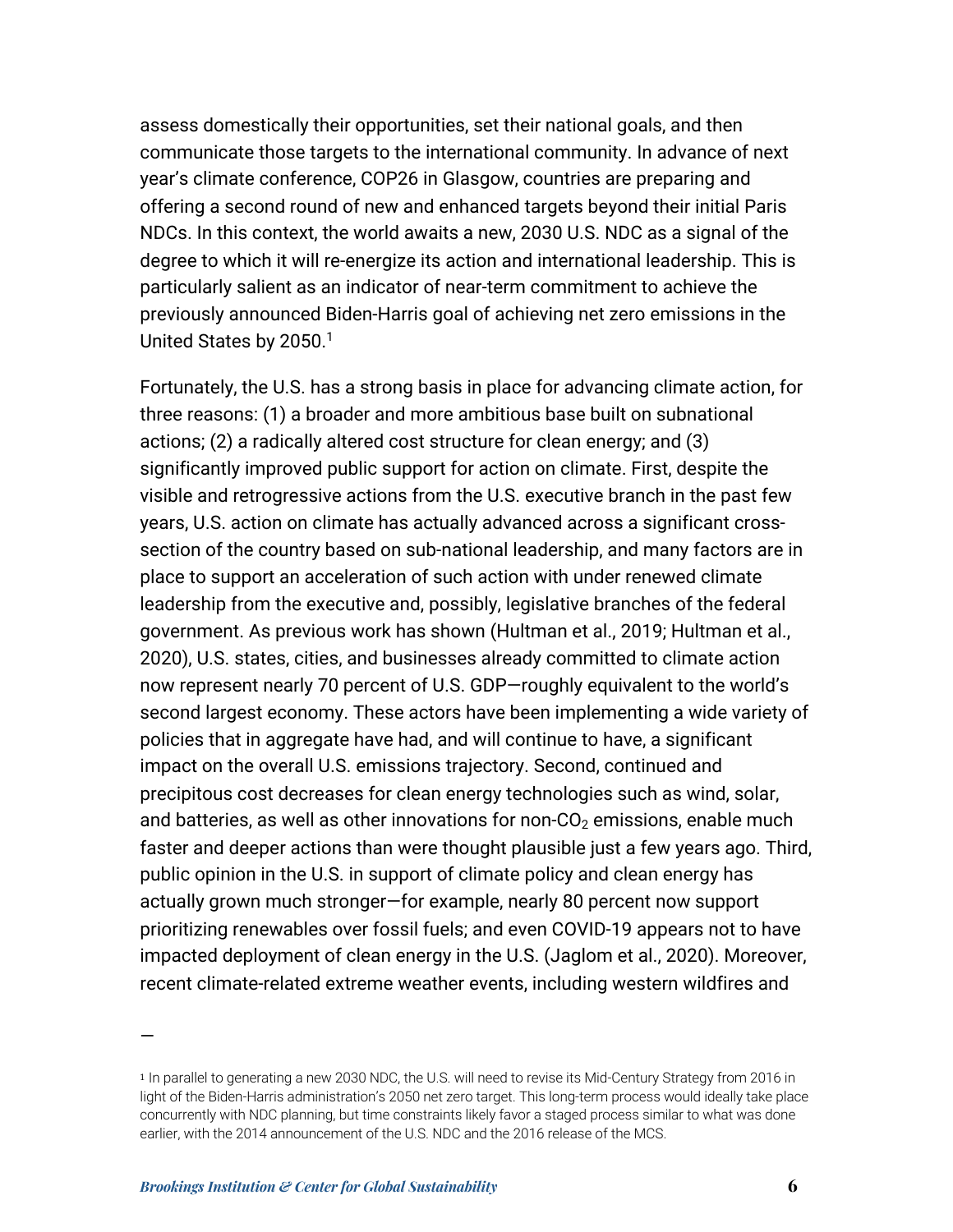the record number of tropical storms and hurricanes hitting the Gulf Coast and Southeast have also increased public awareness of the threat posed by climate change.

In addition, the incoming Biden-Harris administration has put something big on the table: a net-zero 2050 goal for the United States and a 2035 100 percent clean electricity target. A critical challenge for incoming administration will thus be to leverage those existing strengths to articulate a pathway toward these goals by generating a shared vision for what is possible, an understanding of how to get there, and an approach to delivering specific and thoroughgoing changes rapidly across the entire U.S. economy. Because broad economic recovery will be a central part of national policy strategy in coming years, including a long-overdue rebuilding of American infrastructure. The incoming administration thus has the opportunity to not only "build back better" but also in doing so to embody, in new investments and infrastructure, the structural change that will be needed to underpin not only an ambitious next NDC for 2030 but also the eventual 2035, 2040, 2045, and 2050 NDCs. Expanding knowledge and support for this vision by engaging a broad array of stakeholders will be a critical step toward building a basis for sustained action. This is a large but tractable task, but generating maximum ambition and maximum likelihood for robust implementation will need to balance these sometimes-divergent goals; in this context, integrating lessons on this process from earlier experience, both in the U.S. and globally, will be central to success.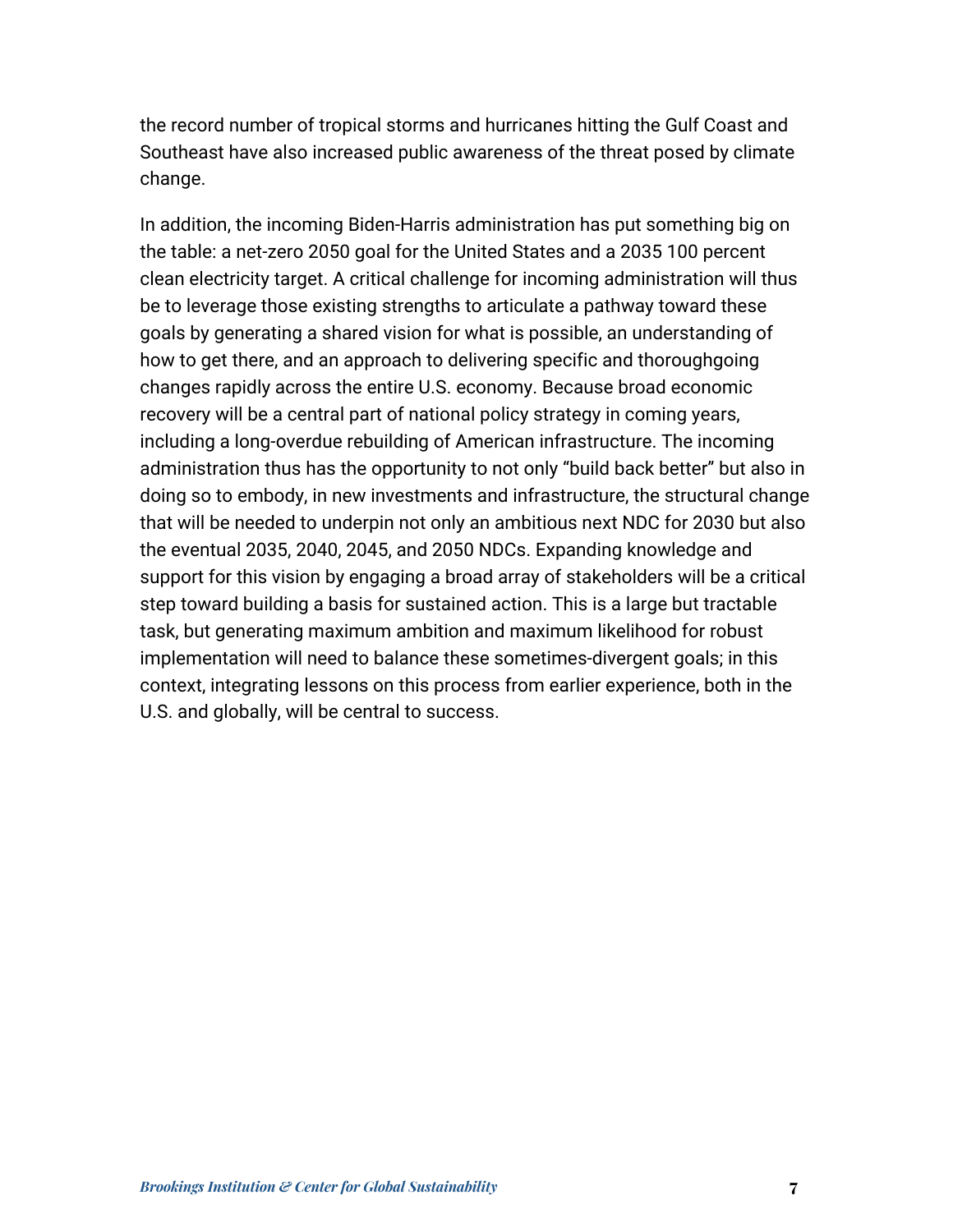# The importance of shared national goals for global action

There is a long history of the development and creation of national strategies for energy, and more recently for climate. These strategic planning processes draw from broadly common methods and often carry an intention of generating a shared understanding, set expectations for subsequent process and outcomes, and steer action. They can also expand the degree of buy-in from important stakeholders. In this sense, these processes are similar to broader national planning processes that some countries undertake regularly—for example, national economic development strategies or the well-known five-year planning process in China. But historically energy or climate strategies have been much more narrowly scoped, not only in their topical coverage, but also in the communities that they have engaged—often just the ministries of environment or energy; energy experts; specific sectors such as energy or transportation. In addition, such processes had been done primarily as national exercises, and were not linked into a broader process or timeline. Countries that wanted to set forth a new plan for, say, their energy system for the next 20 years, might undertake a one-off process, perhaps at the start of a new national political regime, produce a report, and then track more or less effectively toward that plan depending on the level of political support, funding, leadership commitment, and more. Whether this impacted other countries was rarely if ever part of the calculus.

The Paris Agreement transformed the logic and audiences for these goal-setting processes. Whereas previously, most energy or climate planning processes were undertaken essentially for domestic purposes—with the possible exception of international emissions trading architectures—the Paris process created a new dynamic with broad international visibility that, in turn, provides additional incentive for domestic engagement. The critical innovation of Paris was thus neither an invention of the domestic strategic planning for climate (as it has been around for a while) nor the idea that an international process could lead to a cycle of positive global action (which has also been a goal of international climate policy from the outset); rather, the critical innovation of Paris was the linking of these two processes to create power where before there was none.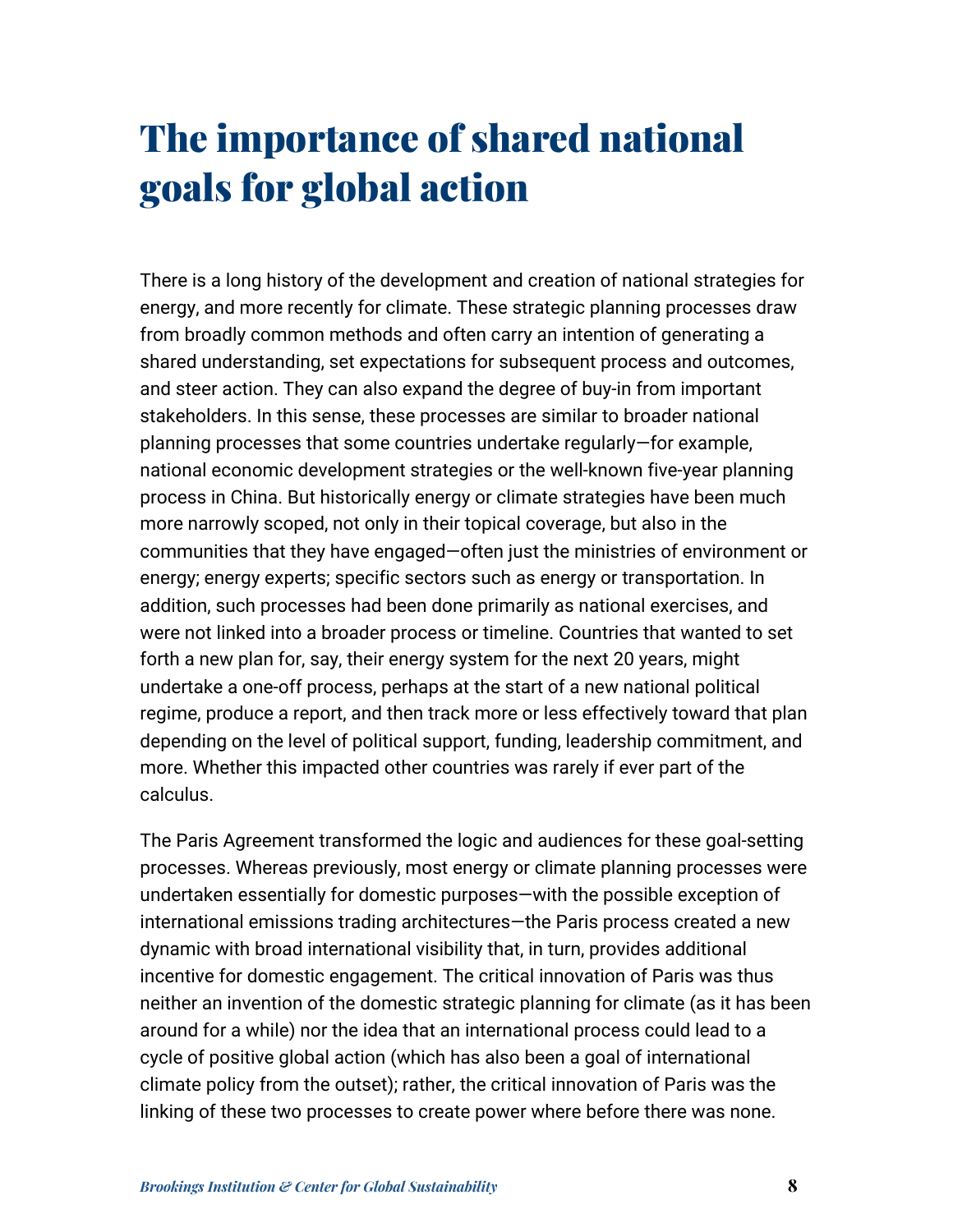The value of *rooting the international process in domestic actions* is by now a well-recognized and core innovation of the Paris Agreement. Probably the biggest factor behind this evolution is that in the climate context, an internationally driven process ultimately has no ability to compel countries to undertake specific actions within their own domestic economies. This was a central lesson from the Kyoto Protocol, and much has been written about it (Victor, 2011). This earlier approach stalled not because there was something wrong in the details, but rather owing to some a less effective architecture, essentially expecting too much from an international agreement and not rooting it enough in domestic action; the disjoint international response also resulted in several developed countries withdrawing (including but not limited to the U.S.), leaving just the EU and a few others representing only about 15 percent of global emissions. Paris, on the other hand, simply invites countries to share their own domestic goals in an open and transparent way, with clear outside pressure on adequacy and implementation. It thus provides a framework in which those goals can be discussed and progress assessed. Rooting the international process in domestic actions thus creates a more effective international engagement mechanism—and addressing one of the primary reasons for pursuing an international strategy on climate change, which is that climate change is global and requires some coordination of response to encourage broad participation and reduce free-riding.

The formal *linking of the domestic strategic planning process to the international discussion* is perhaps the less well-understood dimension of innovation. The Paris Agreement created two related pressures that served to change the nature of domestic planning processes. First, it created a significant new demand for targets. Instead of strategic planning being driven for a purely domestic audience on an ad hoc timeline, the structure of Paris generated a new outlet and a structured process for domestic generation of these targets. Moreover, the audience was expanded to explicitly include other countries and the broad set of international stakeholders. Such an expansion justifies increased attention toward the elements of the target and bolsters those groups within any government who advocate for such efforts. In addition, the regular gathering of a large set of international targets increases the interest in comparability across targets, thereby supporting the development of a shared sense of good practice. In turn, these new audiences and expectations create domestic pressure for robust domestic processes with better stakeholder engagement and analytical input.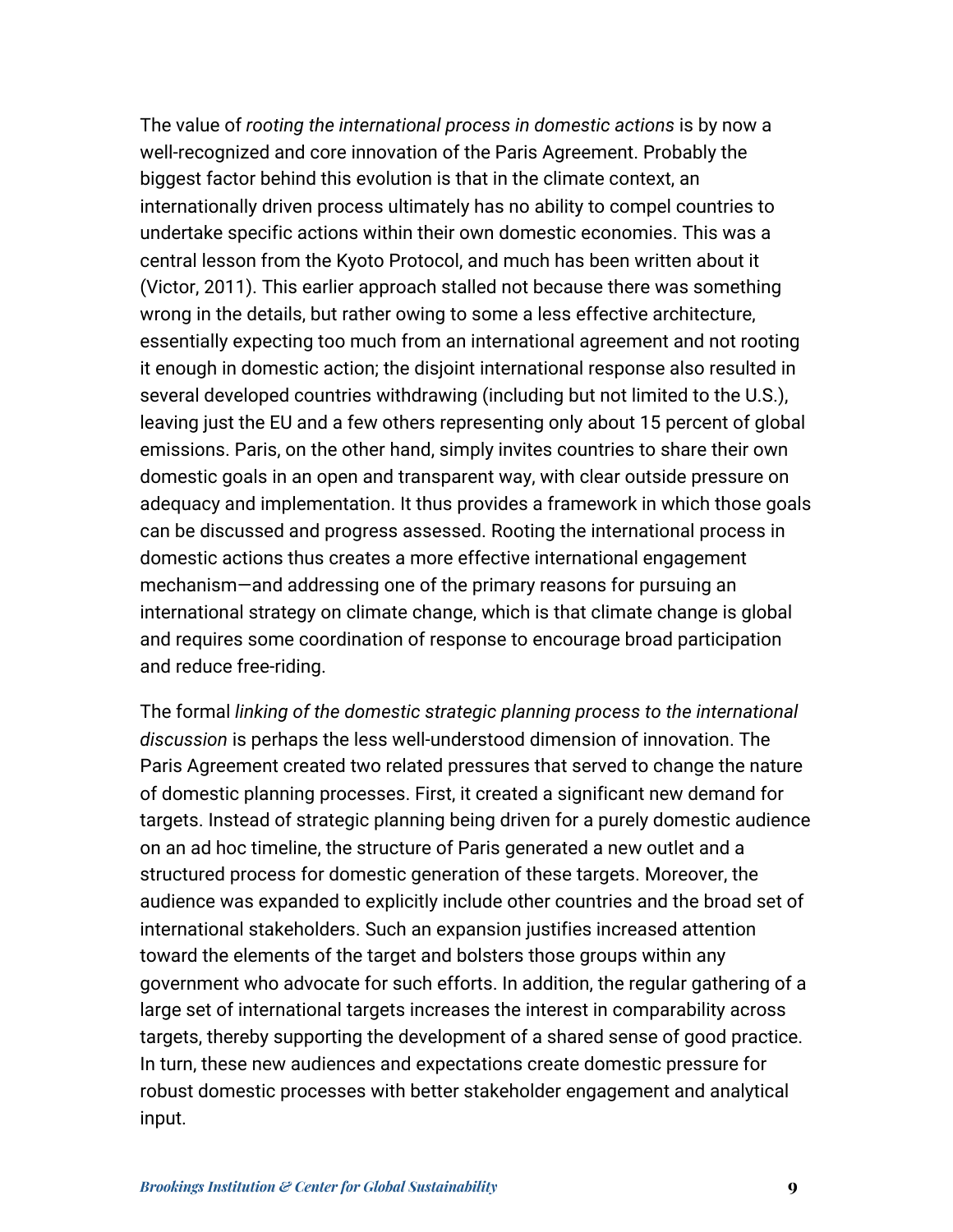The Paris process additionally creates a timeline, a framework for consistent reporting, and an expectation of repetition. While there is no ultimate power within the Paris Agreement or the Framework Convention on Climate Change to compel action from the international community, these elements create accountability and expectations for delivery, not only from other countries, but critically from domestic stakeholders as well who have more direct access to their governments. Moreover, the repetition of the cycle every five years clearly signals additional expectations for continuity, reporting, and raising of national ambition. Linking domestic planning process to international action thus generates a new set of helpful pressures within national governance systems and stakeholder groups to build ambitious strategies that are transparent and follow both globally accepted science and an evolving of good practices. The new, external demand and audience focuses effort on scoping domestic opportunities for reductions and policy mechanisms to deliver them.

A third contribution of Paris is the *linking of short-term and long-term climate policy planning*. The Paris Agreement calls on countries to deliver two types of communications. The first, which is by far the more developed, focuses on shortterm target setting through the NDCs. This element has more concrete language and process embedded within the Agreement, and has been a central and highprofile element of the overall Paris process. The second, which is included in the Agreement more modestly, calls for countries to deliver long-term low-carbon development strategies. While not as central to the overall process as the NDCs, this call for countries to communicate about their long-term strategies activates the same processes described earlier. Until recently, this lower profile has meant that these long-term strategies targets have until recently not been as visible as the NDCs. Recently, however, a number of key countries—China, the EU, U.K., Japan, South Korea, and now President-Elect Biden—have announced new longterm net zero targets for mid-century; collectively these countries represent over half of global emissions.

The linking of these long-term targets to near-term action is critical: pathways to long-term deep decarbonization always require near-term steps, and in some cases, steps in the wrong direction can hinder more ambitious long-term national goals. For example, it now seems likely that electric vehicles are going to be a critical component of global decarbonization, so in this context, national policies to subsidize biofuels for light duty vehicles might encourage short-term emissions reduction but would not provide the right platform for continuing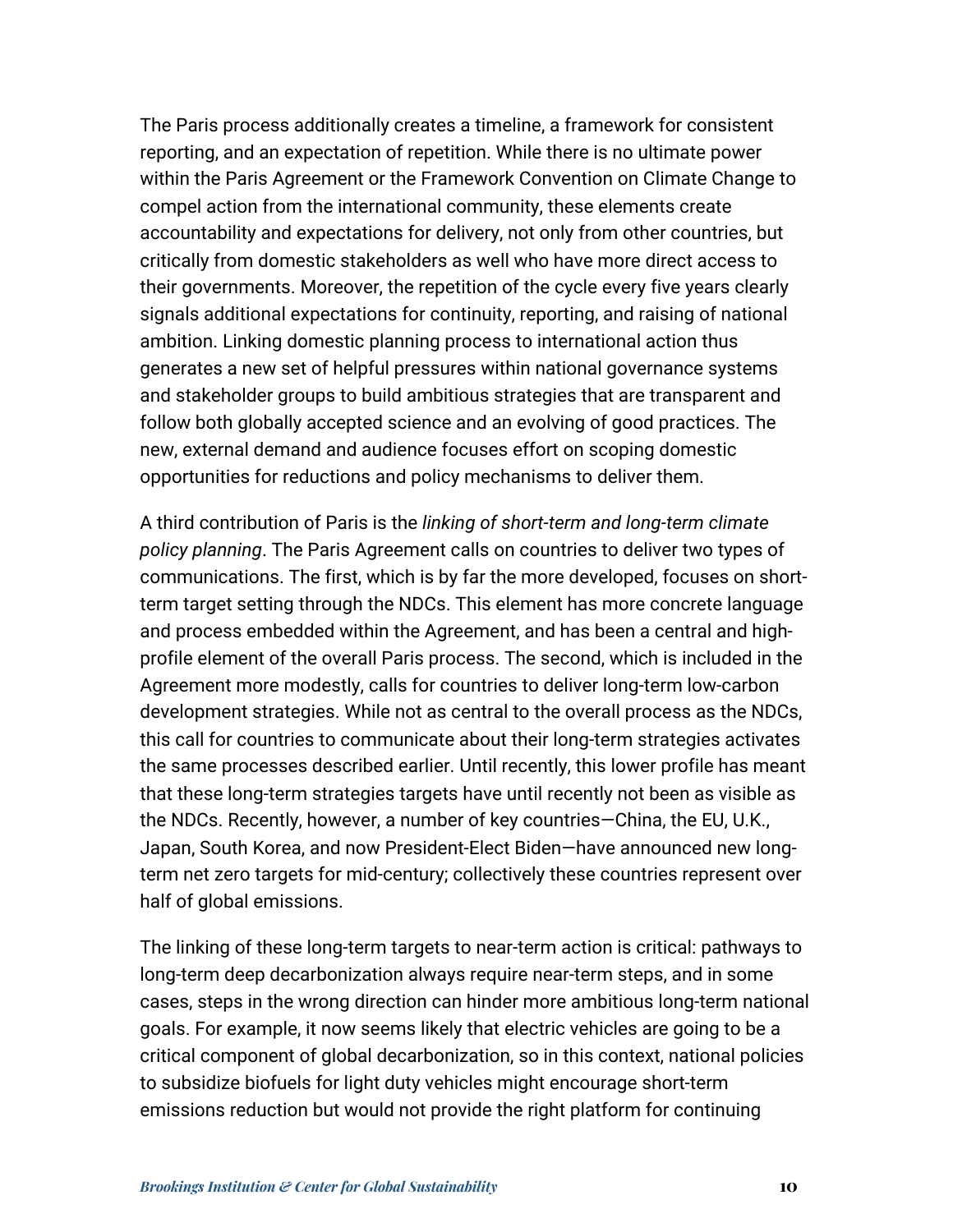reductions. While it may not have been directly intentional, Paris's contribution of linking short- and longer-term strategies creates a positive pressure for countries to develop such longer-term plans that are consistent with their near-term NDCs, and vice versa.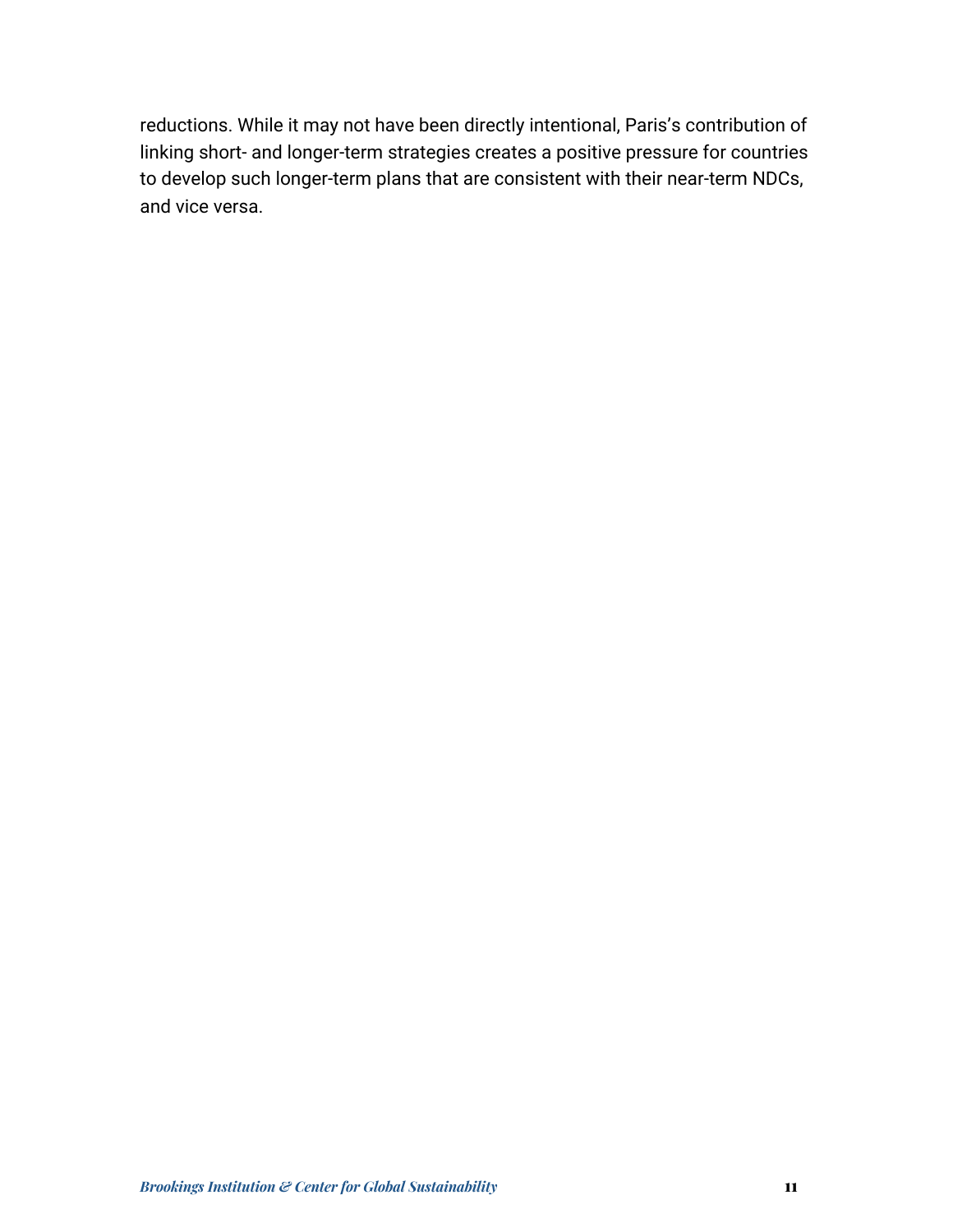### Experience 2014-2020

While the Paris Agreement was not finalized until December 2015, the potential of the Paris Agreement crystallized well over a year earlier in November 2014<sup>2</sup>– when the U.S. and China jointly announced the world's first set of national targets from key emitters. Subsequently, other key actors their own targets in advance of the Paris negotiations in 2015, and the world has now six years of experience with understanding both the strengths and limitations of that first round of actions. These can be thought of in roughly four categories that will be relevant to improving on the processes during this next phase.

- 1. **Influences on the cycle of ambition***.* As described earlier, the central pillar of Paris is that countries can support a cycle of positive action, with more ambitious national goals and implementation by key emitters enabling a broader, international engagement that further increases the level of global action on climate. Of course, this process can also unravel if confidence wanes. The experience of the past few years demonstrates both of these forces in tension. For example, the U.S.-China joint announcement of NDCs in 2014 helped spur urgent national conversations in other countries about their own possible targets. The about-face on U.S. domestic and international engagement in 2017 caused a shock through the system that was quelled, although only partially, because all other countries including the EU, China, India, and others, reaffirmed their support for the process.
- 2. **Continuity through changes in national governments.** It is inevitable that governments will change, and along with them, their approaches to climate change and greenhouse gas emissions. Over time, it may well be that the center of gravity on what is considered mainstream on climate will shift. Nevertheless, national strategies to address climate change will evolve and will sometimes experience abrupt shifts, as happened in the U.S., Brazil, and Australia during this time period. The abrupt reversal in U.S. leadership, for example, was undoubtedly a blow to global action on

—

<sup>2</sup> While I argue this is when Paris "crystallized," the origins of Paris long predated 2014, easily dating back to the Copenhagen outcome in 2009 which had a nationally-determined element at its core.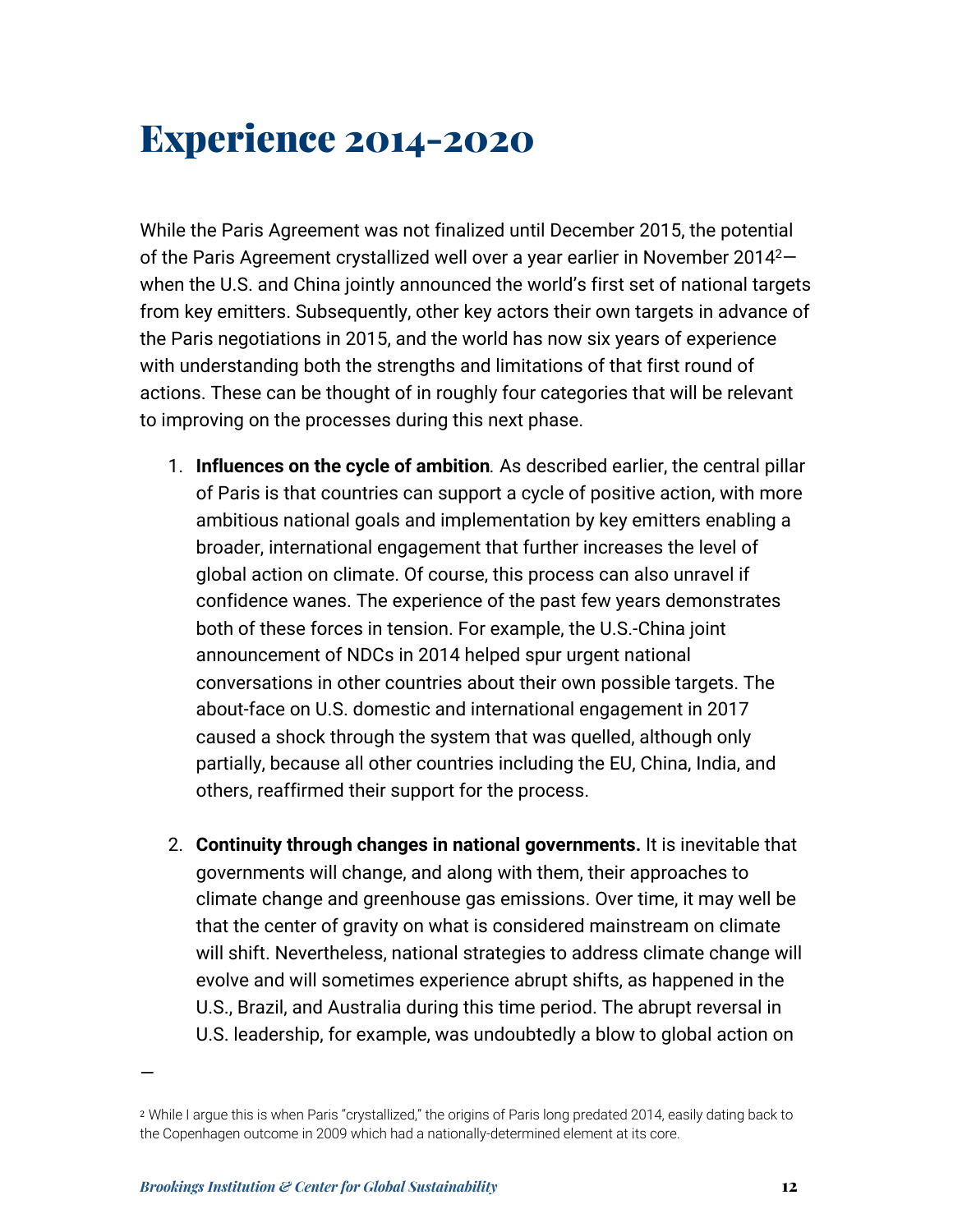climate. Nevertheless, that gap was at least partially filled by other countries (EU, China, and others), and partially by U.S. subnational leadership. The Paris Agreement's flexible architecture, by design, means that it does not collapse when new governments come and go, even ones from key emitters. Nor has it. But it's also clear that defections from more than a few key players would probably cause the process to unravel. Therefore, while this test against national government transitions has been partially passed on the international side, it is not an impervious architecture: the past four years have taught us that seeking ways to build more political robustness into national strategies on the domestic side will be a critical element. And, of course, a crucial test of the Paris approach is underway this year into next, when countries are under pressure to advance new NDCs that collectively enable continued global progress toward temperature limitation goals.

- 3. **Robustness and subnational action.** The flip side of experience with national-level governments that have weakened climate action is the experience with sub-national actions in those countries. Sub-national action has been part of international and domestic discussions on climate change for many years, and was even embedded in several international processes and was encouraged in the Paris Agreement itself. However, it has only been in the post-Paris context that the potential value of subnational actions has been recognized more broadly as a central component of national strategies, both from looking at case studies like the U.S. (Hultman et al., 2020), and from the perspective of international governance (e.g. Hale et al., 2020; Hsu et al., 2020; Kuramochi et al., 2020). The most salient national example of recent years is probably that of the United States, which witnessed a massive sub-national reaction to the national-level decision to pull out of the Paris Agreement and roll back environmental regulations (America's Pledge Initiative on Climate and We Are Still In, 2020). Current commitments from these actors have not only made a significant impact, but also can support higher national action (N. Hultman et al., 2019).
- 4. **Creating and improving the process***.* The new structure encouraged by the Paris Agreement has driven experimentation in target design, process, and reporting and tracking. For example, the first round of target setting at the national level saw several approaches used by national governments,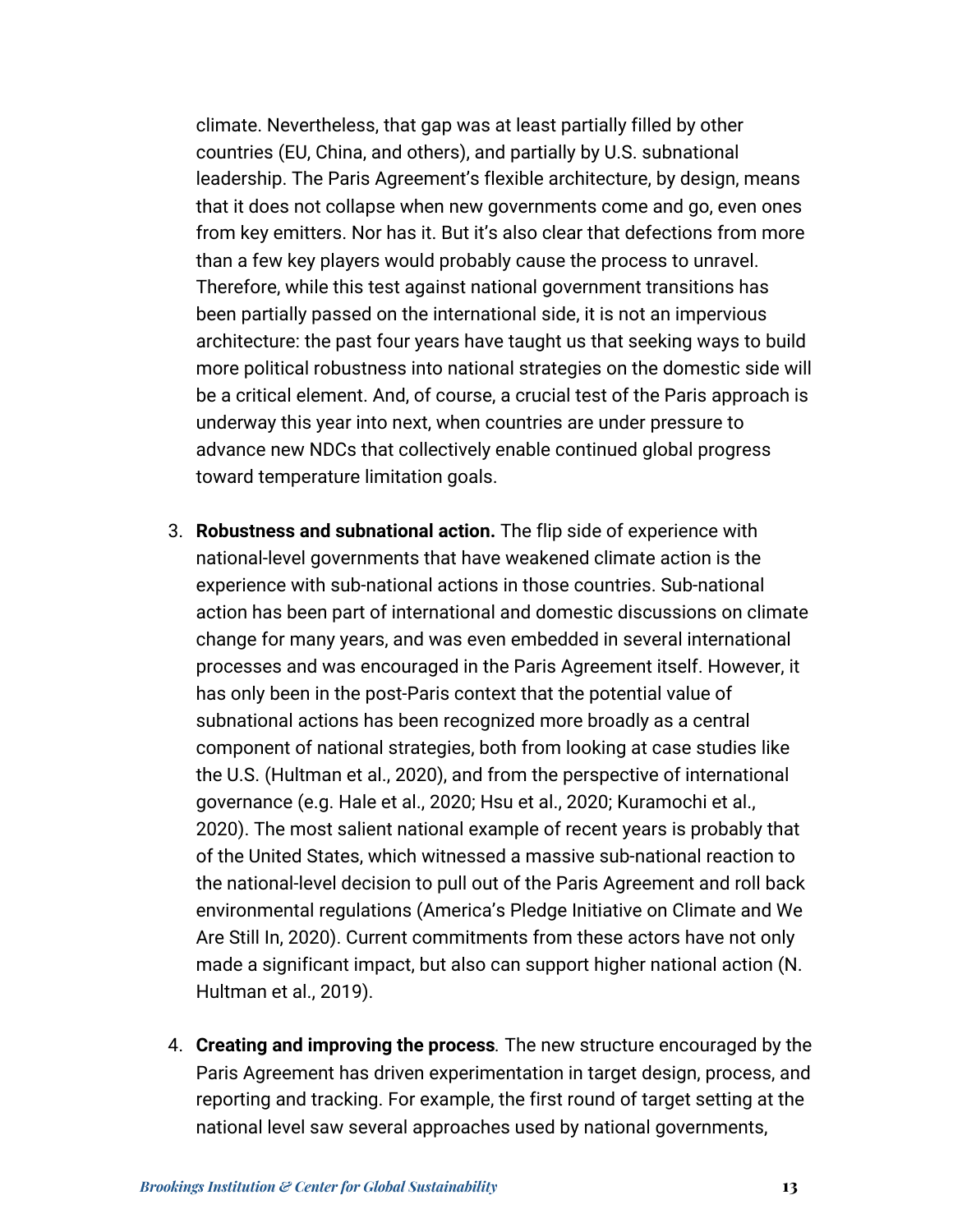ranging from internal processes that rested primarily on government analysis and decisionmaking, to more open processes that invited inputs and even broader debate across key stakeholder groups (Nate Hultman et al., 2019). Reflection on the first round has produced a sense of what constitutes good practices for both NDC construction and process (WRI, 2020). Within the formal structure of the Paris Agreement, countries have also sought to develop processes for communicating and reporting. Best practice for reporting is also evolving, driven by examples and conversation outside the formal regime as well.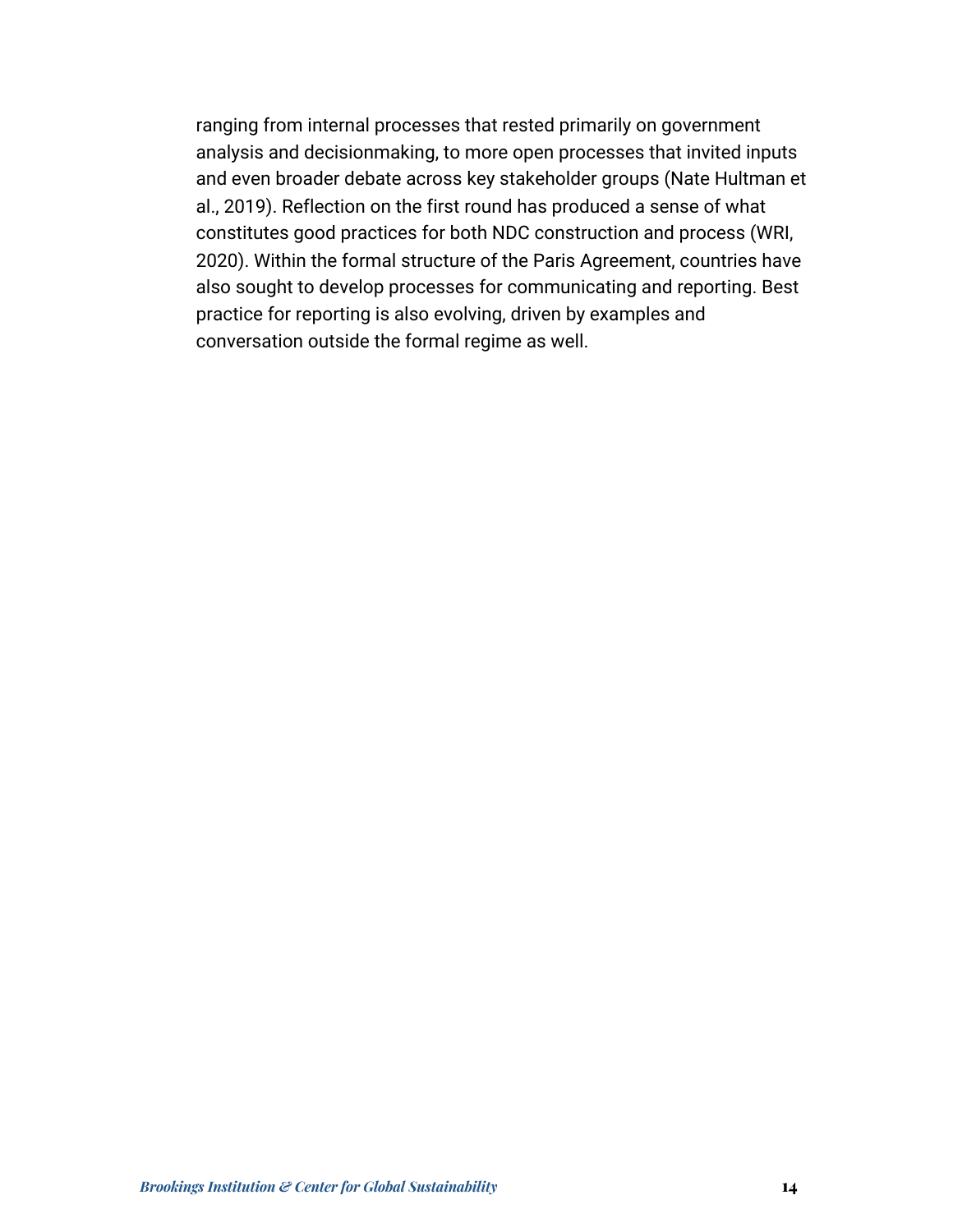### The world has changed

Of course, the world is different now than it was in 2014-2015, and the "Round 2" of target setting, in the period of 2020-21, is happening in a different historical and market context than Round 1. Critically, we are now experiencing not only the climate crisis, but also a global pandemic, and an associated set of negative economic impacts that are being felt in diverse ways across the world. The near and longer-term consequences of the pandemic and the economic impacts remain unclear: near term demand is changing, commuting and working patterns are for the moment shifted, and taxation and investment are being refocused through stimulus and other support policies. Despite this, some trends in policy implementation seem to be holding up (Jaglom et al., 2020).

At the same time, the market context for energy has shifted dramatically, with demand depressed and more importantly the cost structure of new energy technologies tilting rapidly toward clean energy technologies such as wind, solar, and batteries. While many energy systems continue to rely on gas and the political economy of coal props it up in many national contexts, political pressure for action on climate has grown in important ways: not only measurable and broadening general support, but also with new leadership and voices emerging particularly from the youth movement.

Equally importantly, the concept of NDCs or national climate targets is now broadly recognized across stakeholders, leading to increased discussion and interest about both the actual target setting itself as well as stakeholder demand to engage in the target-setting process. Related to this, major emitting countries as well as civil society actors, including in the private sector, are committing to long-term, net zero targets. The Climate Ambition Alliance, for example, now includes more than 120 countries, 450 cities, 1000 businesses, and many others, all committed to net zero at latest by 2050 (Climate Ambition Alliance 2020). The private sector in particular has a different orientation to climate action than it did in 2015, with ramped up commitments from the corporate actors (such as net zero, or 100 percent renewable energy) and significantly more engagement from investors and the financial sector in understanding and responding to climate related risks in businesses—such as from continued coal construction. Finally, we have seen in several places, particularly the U.S., a groundswell of new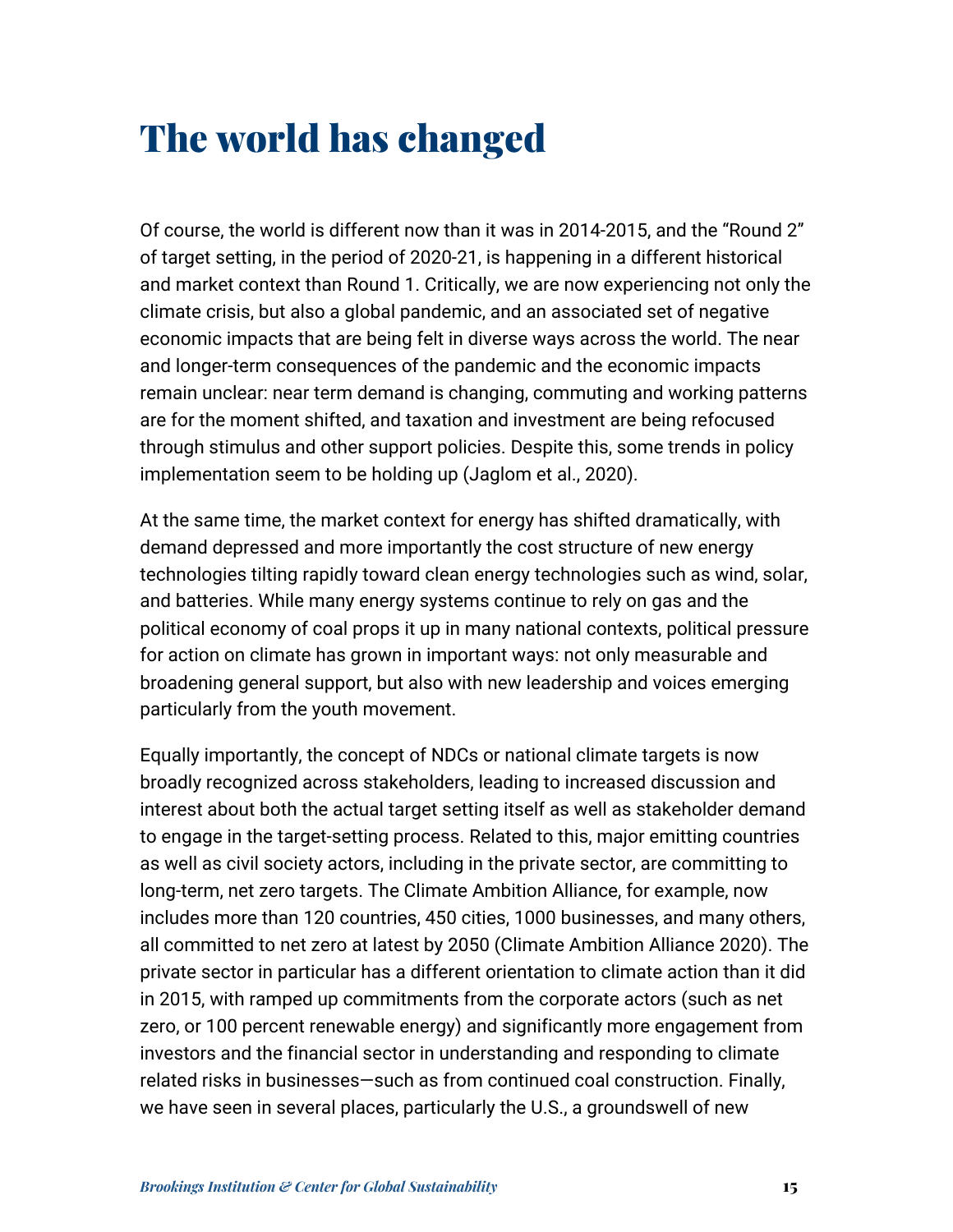leadership from sub-national and other non-state actors—notably from states, cities, and businesses.

All of these developments have created a new context that is already re-shaping how people are viewing the needs and opportunities for climate action. Both the urgency of the crisis and the real possibility of a rapid transition toward a new economy have brought into focus the importance of an all-economy, broad-based transition strategy that links policy with economic investment and jobs—and does it in a way that has deep political roots to build robust and widely shared support.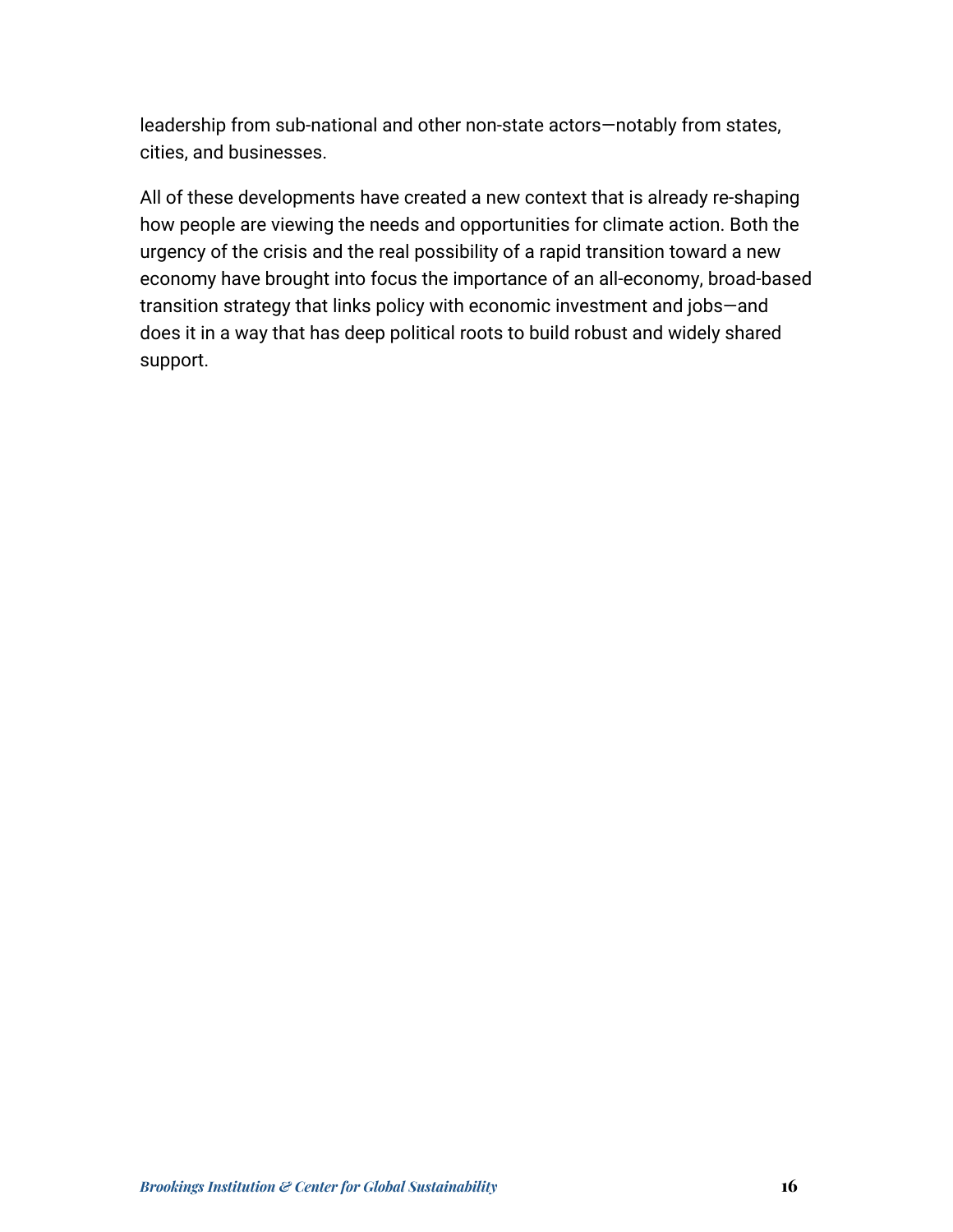# From goal-setting to broad buy-in: A process to build robust action

The experiences of the past few years highlight the potential strength of this approach; raise a critical challenge; and also point the way toward a solution.

**The strength of the approach for raising ambition is now demonstrated.** Despite the loss of engagement from the U.S., Brazil, and others, the Paris target setting process remains robust as a method to catalyze, communicate, and support ambitious climate action globally. The European Commission has just proposed<sup>3</sup> a new and significantly more ambitious 2030 climate target, raising its goal from a 40 percent reduction to a 55 percent reduction below 1990 levels. Surprising everybody, China recently announced a 2060 net zero emissions target as part of its long-term planning process; Japan and South Korea quickly followed suit with 2050 net zero targets. These major contributions are part of a larger trend of 2030 and mid-century targets being set not only by key emitters but by other countries and many subnational actors around the world, including many U.S. states.

**The critical challenge is to embody the target setting strategy with as much deeply rooted political support as possible.** The reversals experienced at the national level in the U.S. and Brazil were jarring. But they were not the only areas in which previously set targets experienced headwinds. A number of other countries experienced sometimes milder "political evolutions" that, although not as dramatic as in the U.S., nevertheless heralded important policy shifts that undermined or hampered previous climate plans. Beyond the immediate impact of these changes on national and global emissions trajectories, these shifts illuminate a key challenge: How to make ambitious climate targets robust so that they are less buffeted by shifting political winds. While it is reassuring that the *international* process (through the Paris Agreement) has been robust, although not completely immune, from impacts of shifting positions from national governments, the recent rocky experiences in some, particularly democratically

—

<sup>&</sup>lt;sup>3</sup> This new proposal by the Commission has yet to be approved by the European Council of national leaders, so as yet remains not formal EU policy.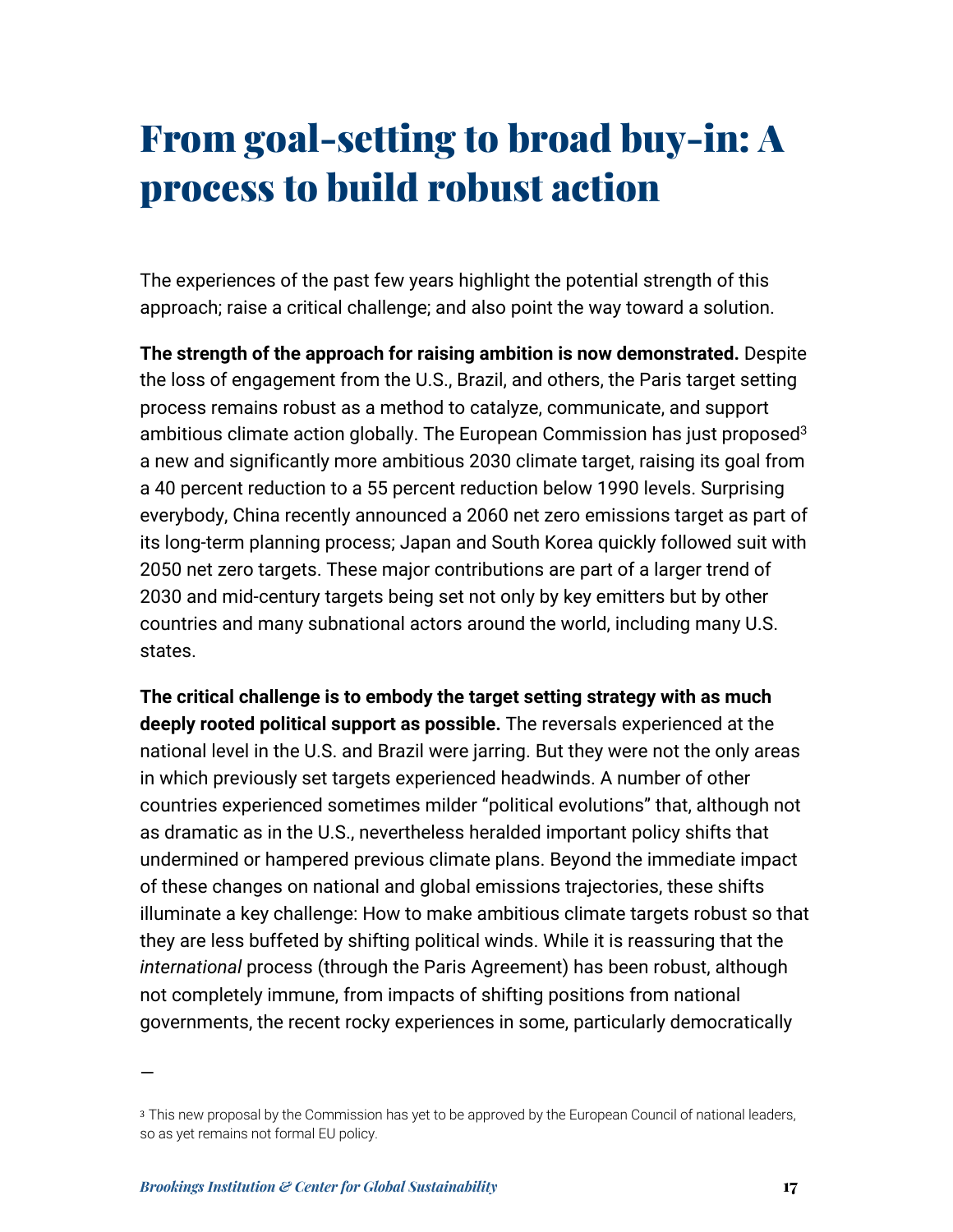elected, national governments indicate the need to more strongly root national targets across domestic contexts and bolster their political robustness.

**In this context, the challenge can be addressed by using the goal-setting moment to create broad buy-in through greater national and subnational engagement.** The practice of goal-setting in itself is valuable in two ways: it catalyzes not just analysis for understanding what is possible, but also planning for concrete mechanisms to deliver on the goal. In this process, diverse actors focus on approaches to climate action and in doing so develop a better understanding of what both the opportunities and limitations are. In particular, actors that may have an overly limited view cost-effective actions—for example, because they retain prior, but now outdated, assumptions about relative costs of different energy technologies—can become familiar with new opportunities that enable higher levels of action. Similarly, actors that would like to push for dramatically higher ambition can become more familiar with the perspectives and policy constraints facing a national strategy. This presents a potential significant opportunity: reframing the expectation of target-setting from a more narrowly-focused view of developing a goal to a more broadly scoped process of engagement, analysis, and discussion that engages diverse stakeholders. Greater utilization of such a process can increase awareness of opportunities, buy-in for the goal, and effectiveness of implementation.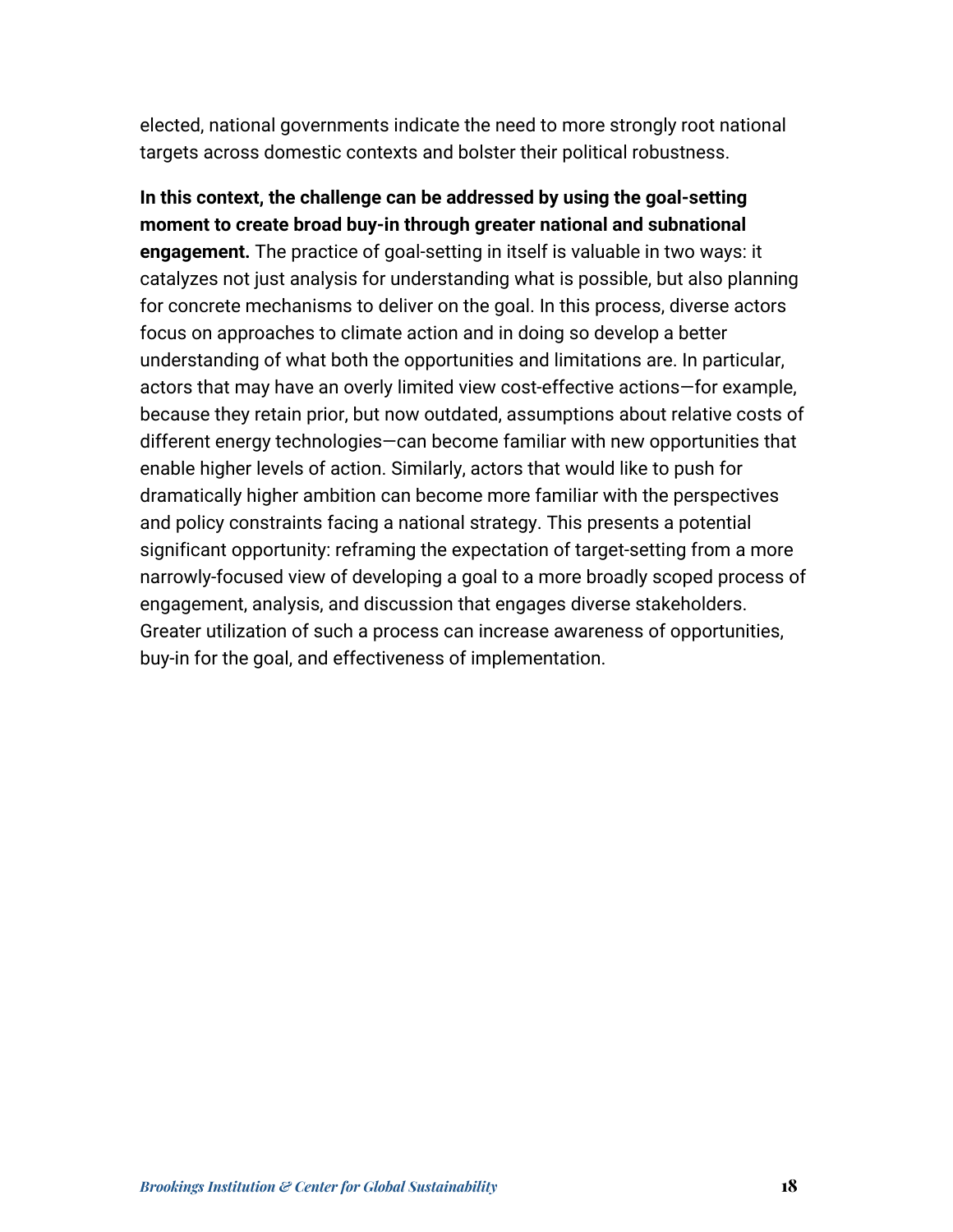### A three-part strategy for developing an ambitious and robust U.S. NDC

When the United States rejoins the Paris Agreement, it will also re-commit to the process of setting its own national targets. At this moment, the focus both in the U.S. and internationally will be not so much on the 2025 NDC but rather on a new target for 2030. The U.S. will likely begin developing this new target soon after inauguration day and aim to announce the new NDC sometime in 2021, in advance of a U.N. conference scheduled for later in the year in Glasgow.

As the U.S. undertakes this process, it will be seeking to integrate several components to understand what an ambitious and feasible, integrated strategy could yield for national emissions reductions. But as it does so, it should also integrate the lessons of recent years into its planning process and analytical approach. The basis for any new target will of course be the patchwork of remaining federal regulatory policies and programs, as well as a heterogeneous but, in aggregate, significant set of state, city, and other subnational policies (Hultman et al., 2018; N. Hultman et al., 2019). Layered on this, the strategy will be built to comport with the new administration's broad economic, energy, and climate goals and policies (Biden and Harris, 2020a, 2020b). These elements focus broadly on linking overall economic recovery with infrastructure investment and clean energy and other climate policies. They also include longterm goals of 100 percent clean electricity by 2035 and net zero emissions by 2050. However, the current vision is composed mostly in broad strokes: specific policy details remain to be filled in as the new administration assesses of what the near-term legislative and regulatory opportunities are in light of the anticipated composition of the U.S. Congress—with a potentially Republicancontrolled Senate—and broader subnational space. Such a strategy will also need to consider the structure of any new policy approaches from the federal level relative to existing state and other policy approaches currently in place—with the goal to maximize the potential leverage from policies currently in place at the subnational levels, as well as to shape federal policies and agency activities to encourage expanded subnational ambition.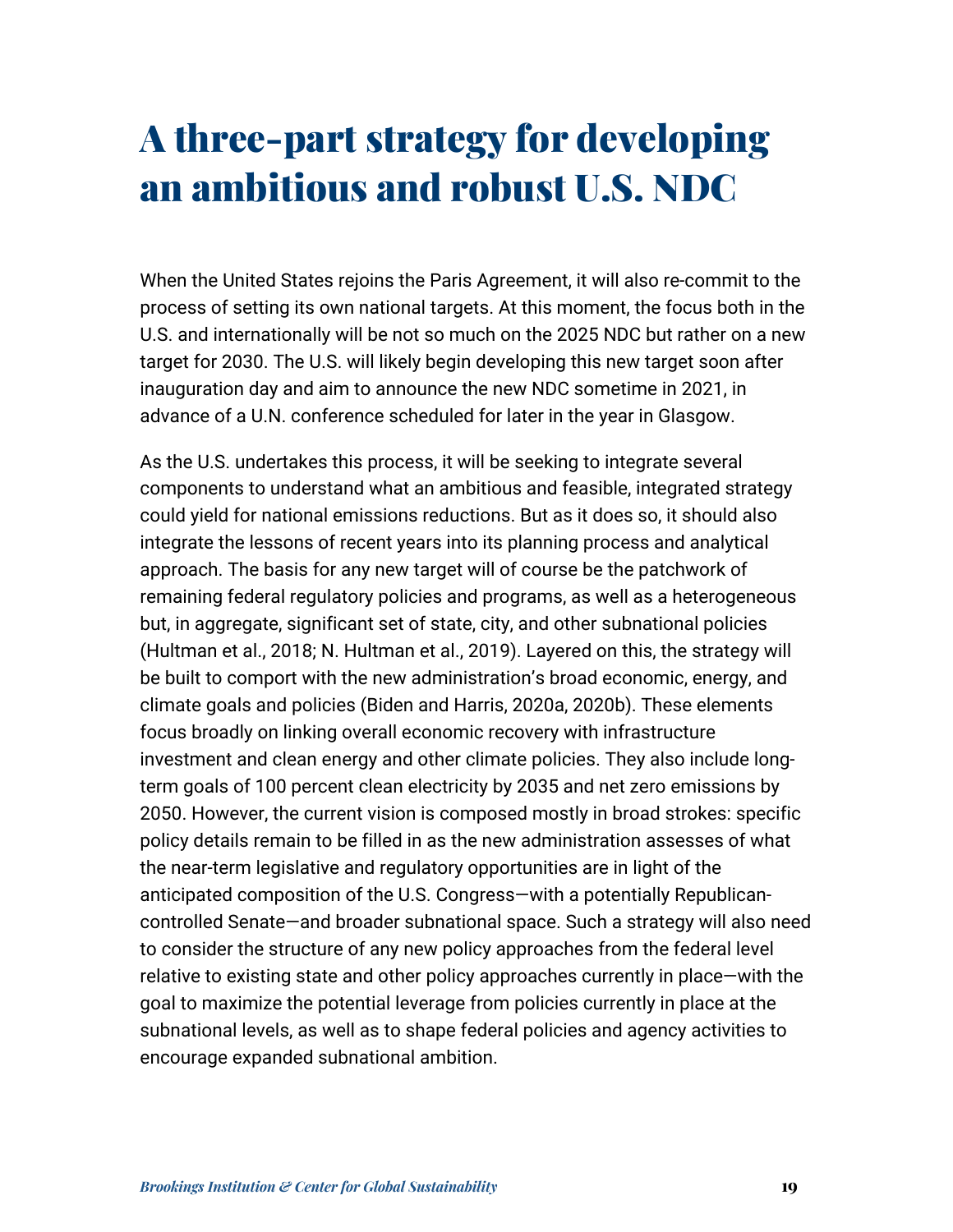The U.S. target-setting process, if well-structured, will both draw from and inform this scoping of a new comprehensive policy platform. Five basic components connect this policy platform to an eventual NDC under Paris that projects a range for potential U.S. emissions reductions:

#### **What is the target date?**

This should be relatively straightforward. The U.S. currently has previously offered targets for 2020 and 2025, and has noted the importance of offering relatively near-term targets (i.e., roughly 10 years away) to ensure more near-term political accountability. That logic would support offering a target for the date of 2030. Moreover, since a key element for NDCs is transparency, some indication of an overall pathway through 2030 will be helpful in understanding the U.S. trajectory. A 2035 target, which maps onto the existing Biden-Harris goal for 100 percent clean electricity, has some logic as well; should this be the case, for transparency and continuity a dual 2030-2035 target could be offered.

#### **What are the elements to be included?**

Following good practice (and earlier U.S. precedents), the NDC should cover all major greenhouse gases and be on a net basis that includes carbon uptake through forests or other means. To facilitate transparency and consistency, it should also be based relative to 2005, the base year for previous targets. There is ongoing discussion as to the level of detail to include on other important aspects of a national climate policy, such as resilience, equity, finance, or others. For purposes of this paper, I will focus only on the emissions-related components.

#### **What are the policies that inform the target?**

Having established the answers for the first two questions, this becomes the central question that determines what range of emissions reductions can ultimately be featured in a public target. There are two important sub-questions that will confront the incoming administration. The first one is the extent to which the target is based on new actions from Congress. The previous U.S. NDC assumed only actions that were based only on earlier legislation, without additional near-term legislation from Congress. This approach has the advantage of being transparent and clearly achievable as it only assumes the administration's current policy authorities. However, more action could be taken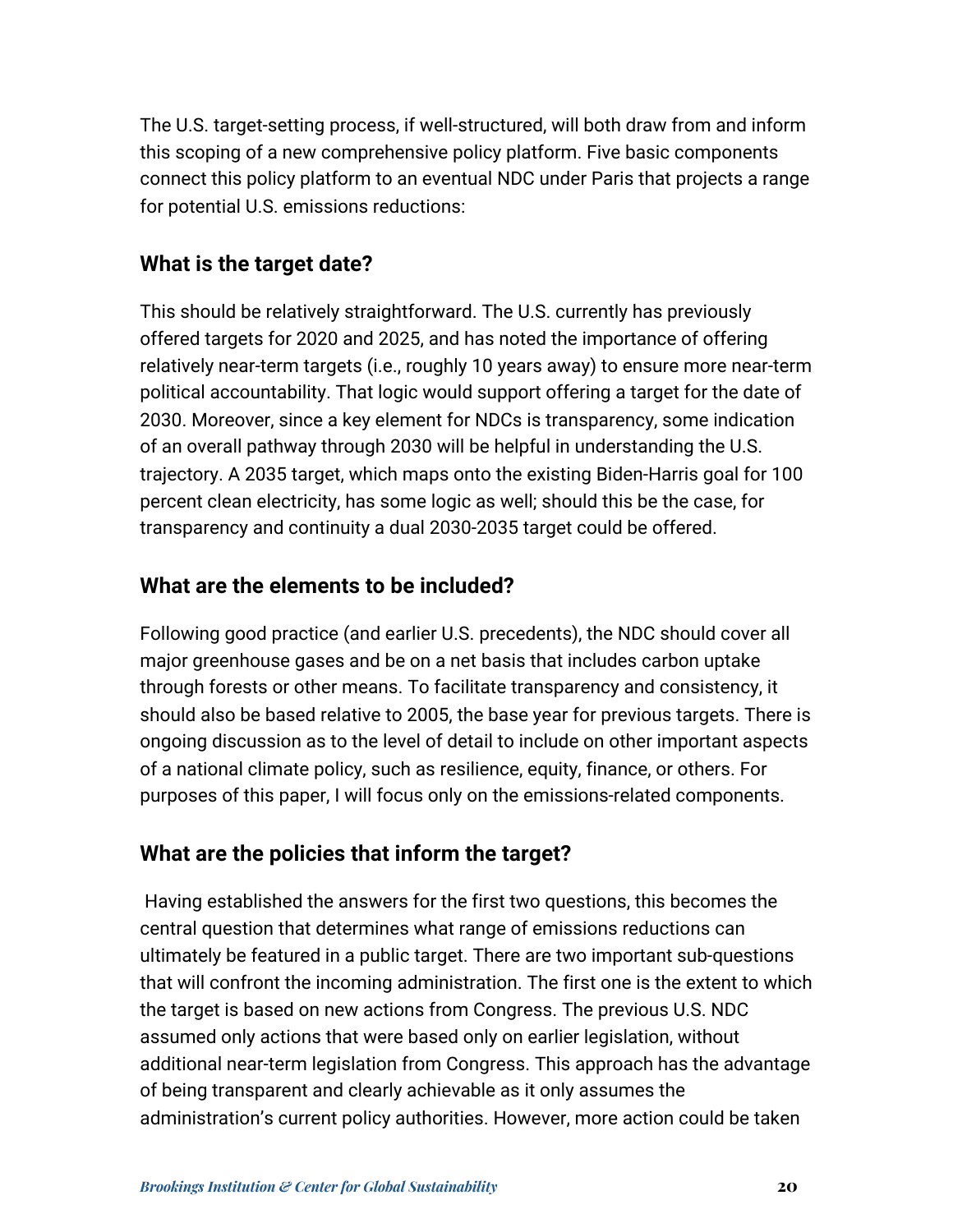in partnership with additional legislation, so there will be a question of what potential new Congressional actions, whether they are stimulus related or otherwise, might further advance climate policy, and whether those could be included in an NDC. A related issue is whether only legislation that has been enacted and signed into law should be reflected in the NDC, or should a more expansive approach be taken that includes legislation for which the prospects for enactment appear to be good. The 2025 NDC only included the former, but arguably the latter could help integrate a legislative strategy more centrally.

The second key question is the extent to which the target builds on subnational actions? As discussed earlier, a lesson of the past few years is that subnational actors hold important experience and have already in many cases implemented high-ambition policies for some or all of their economic sectors. The interactions of these policies with possible federal approaches should be understood well, and potential lessons drawn from them as the U.S. creates an integrated national policy. Beyond the current policies, many of these subnational actors have set ambitious goals for 2030 and beyond that will require implementation of additional policies; whether the NDC should reflect these goals even where the policies to achieve them are not yet in place is an open question. This is similar to the national level considerations above: incorporating both the possibility of U.S. legislation as well as subnational actions (both existing and potential) could result in a more comprehensively built strategy, with broader but such considerations would have to balance the benefits of raising additional ambition with the possibility that some elements may not materialize.

#### **What is the target?**

Ultimately, our shared global atmosphere and climate system does not particularly care about how many actors are participating or even whether policies are based on a carbon price or a set of sectoral policies; rather, what matters for climate is how much each country is emitting and how they aggregate to global action. A central function of the NDCs is thus to enable clear communication about how much each country anticipates contributing to this global effort. Estimating and aggregating the impacts from a diverse set of policies is a necessary step toward this communication. All eyes will certainly be on the United States as it develops its policies, and expectations will be high for an ambitious estimated emissions reduction number. As one important set of anchors for these estimates, the Biden-Harris goals for 2050 net zero emissions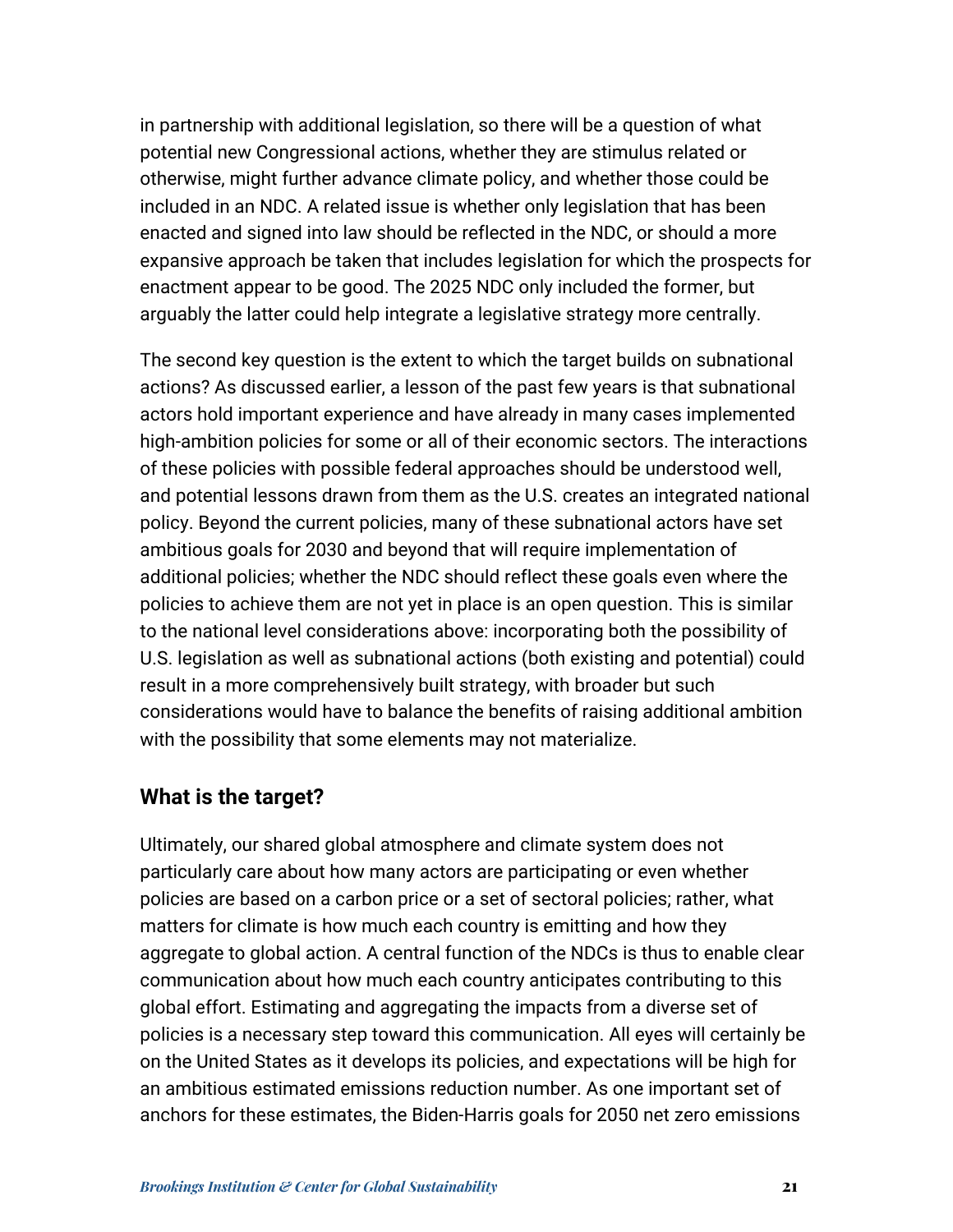and 2035 clean electricity both help provide some boundaries that indicate the rough levels of ambition needed in 2030 to reach those goals. Moreover, there already exists some sense of a range for the ultimate U.S. 2030 number, based on earlier published analyses and estimates that help bracket the possibilities for 2030. As just one example, the set of analyses and reports that I helped lead would place the U.S. very broadly in a range of 37 percent reductions from 2005 levels by 2030 at the lower end, to an upper end estimate—with very high ambition, including from subnational actors, and full Congressional support—of 49 percent. Noting that full Congressional support is unlikely to materialize in a Republican-controlled or finely split Senate, expectations might be adjusted accordingly. It will thus be the job of the next administration, once their overall strategy and policy platform comes more into focus, to undertake a process to estimate the impact and report their target in the NDC.

#### **What is the reporting strategy?**

A less obvious question, central to the overall operation of Paris, is how the new administration will report on its goals and progress. Just as financial reporting practices are central to a transparent and smoothly functioning financial system, so too is national reporting on progress toward NDCs and long-term targets, in a transparent way, essential to support the international communication embedded in Paris. This in turn can increase global confidence to raise ambition. In this light, the new administration should also develop strategies to report on U.S. progress towards its new NDC as well as toward achieving its earlier 2020 and 2025 goals. This could be done in the context of submitting its long-overdue biennial national report that is required of all developed countries under the Framework Convention. The last iteration of this report was completed in early 2016. Other transparency and reporting strategies in addition to the biennial report could also be explored; the U.S. mid-century strategy report of 2016, for example, was a detailed elaboration of the very basic requirement embedded in Paris. Such complementary detail can be helpful for NDCs, as well as other countries, seek to better understand the logic and basis for domestic actions to support NDCs.

As the U.S. revisits these questions under the new administration, building a set of policies to realize a national strategy cannot be done in isolation, nor should it: a central lesson of the past six years is that a process to build a robust, achievable, and *higher-ambition* NDC should be rooted as much as possible in a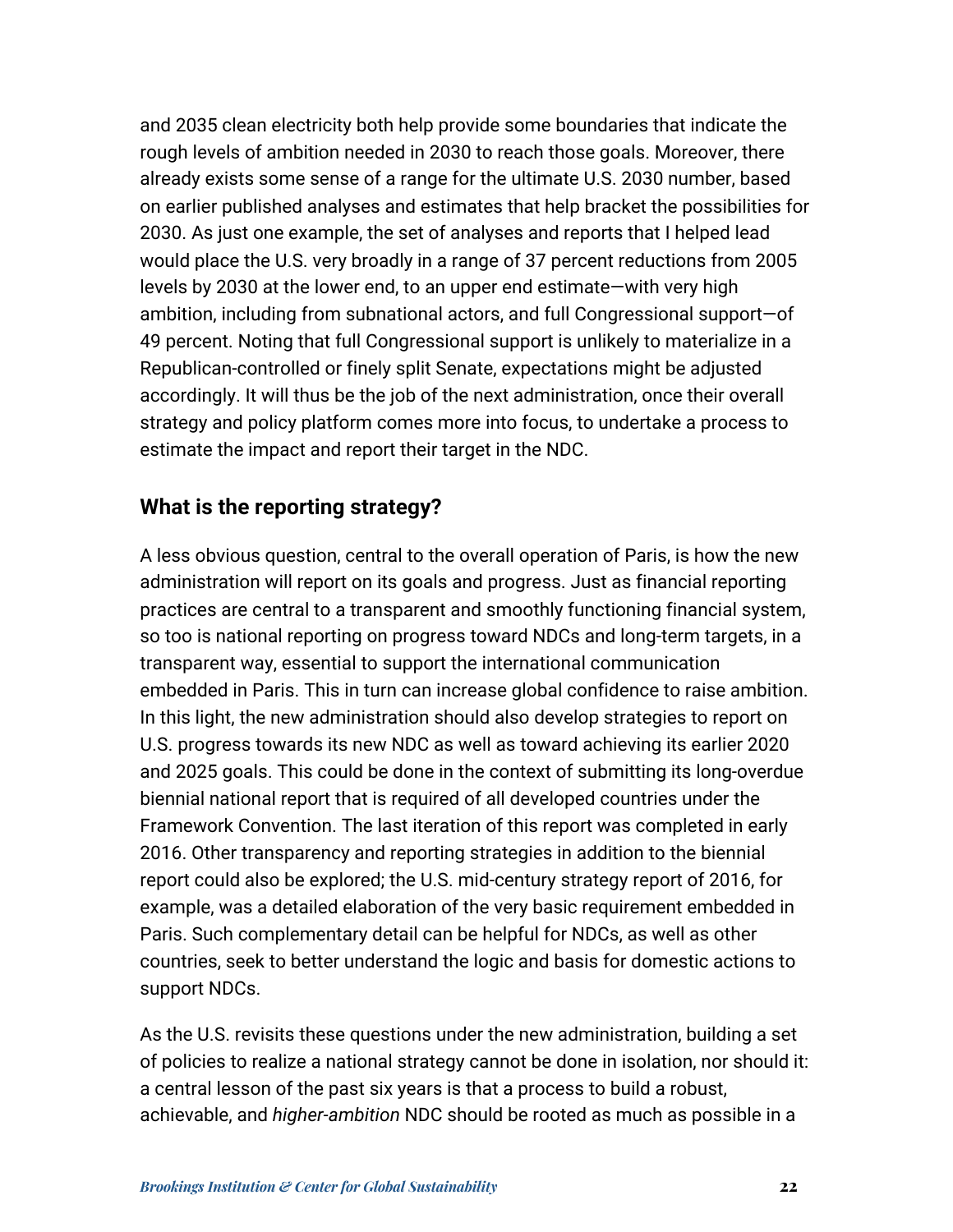broader political buy-in and leverage action across the entire U.S. economy. Building a process, early in the next administration, to scope and understand the implications of the policy platform is therefore a critical task to assure long-term success for the U.S. and our global community. Fortunately, the United States has, in the course of developing its first NDC and subsequent subnational engagement, established several good practices that can be built upon and integrated in order to create an ambitious, robust, widely understood, and broadly supported NDC.

For the U.S., good practice in this next round of discussions will draw from a few principles. First, we should pursue a broad stakeholder approach to understanding our opportunities for emission reductions and their implications for emissions. This will include consultations with diverse stakeholders and perspectives, from different communities and diverse government leaders. Second, there can be multiple formal and informal inputs to this process, to ensure that diverse perspectives about potential policies and their implications are visible in the conversation. Third, the process should allow sufficient time for input but also extract maximum international leverage out of an ambitious U.S. NDC in advance of COP26. Regardless, a U.S. NDC should be delivered before COP26, implying an approximate window for mid- to late-2021. It is critically important not to rush this process. While this is undoubtedly a balancing act, it will be better to have a good, well-produced, and well-founded target rather than rush one out and lose the opportunity to ground it broadly.

Activating such a strategy can maximize the value of using the NDC process for building a broader, more robust, and more ambitious target. This will require focused planning and embedding this process into the broader thinking about opportunities for near- and longer-term climate action in the U.S. In addition, understanding the emissions implications of a diverse set of strategies is an analytical challenge that will require a renewal of eroded capacity across Federal agencies and healthy interaction with external stakeholders. While the details of the process can evolve, this paper proposes three critical elements:

1. **Integrate an all-of-government climate approach with NDC planning**. Very early in the term, the White House should initiate an all-of-government process, and formalize it institutionally, to understand the opportunities for climate policy action and to integrate climate considerations consistently across executive branch agencies. It should also establish conversations with Congress and seek to advance climate action across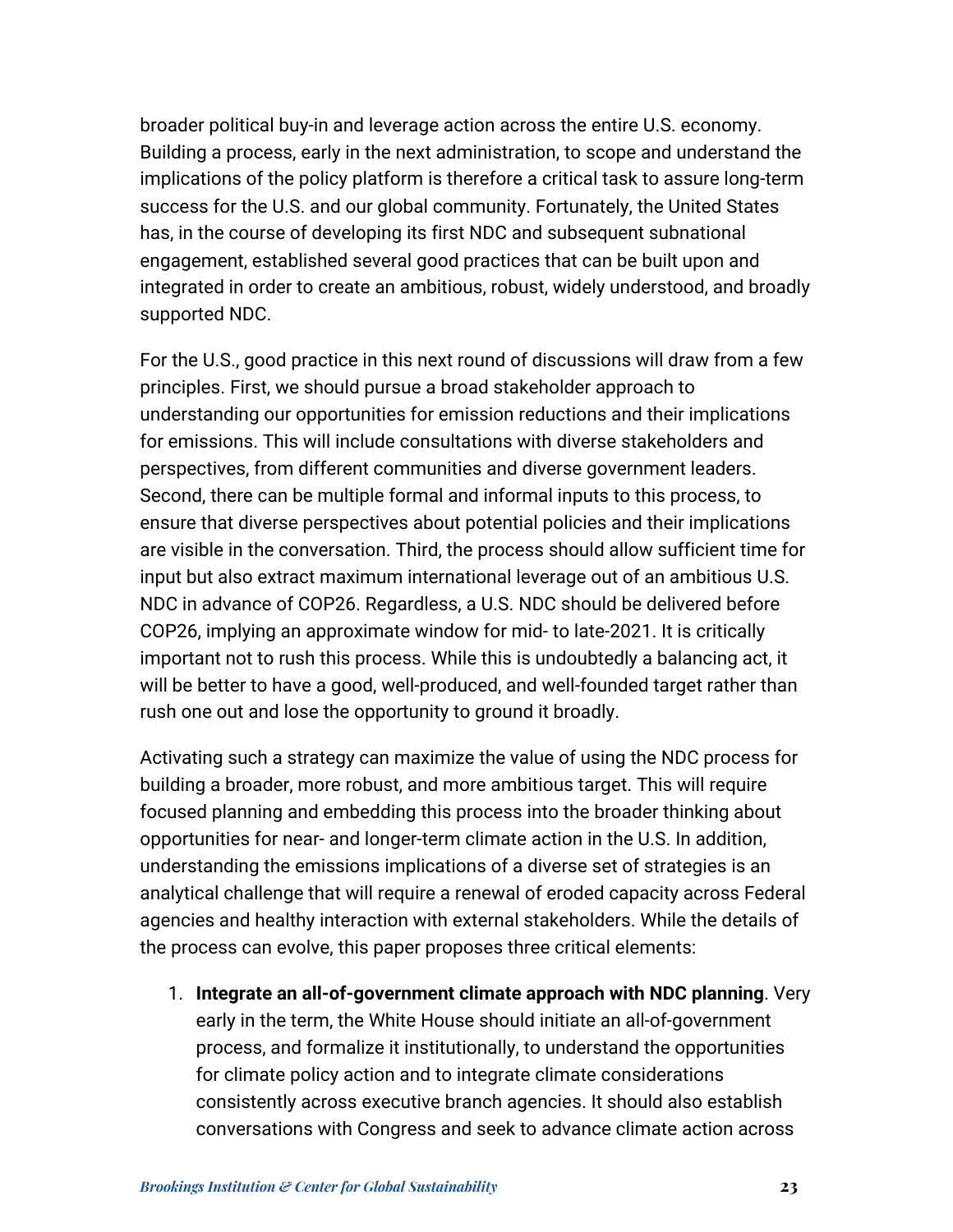multiple possible areas for legislation, ranging from stimulus and recovery, to budget, to specific climate policies across all sectors of the economy. Such conversations are typical of the coordinating function that normally happens from the White House. At this moment, however, it will be critical not only to re-establish this coordinating function early in the new Administration but also to re-envision the process to more broadly integrate climate, equity, investment, and jobs priorities across the entire federal government and its agencies—and integrating strategies that cover energy, agriculture and lands, industry, non- $CO<sub>2</sub>$  gases, transportation, and more. NDC planning can be an important, immediate focusing mechanism for such discussions. Agency leads and offices can be asked to provide inputs in three dimensions: First, what policy opportunities can you see that integrate these issues broadly? Second, what stakeholder groups and sectors can you engage with? Third, how can you work with other levels of government to support their work and to leverage additional opportunities? Such inputs can catalyze broader strategic planning and communication internally as well as integrate with a broader set of actors outside agencies.

2. **Integrate input from sub-national governments and other stakeholders into the all-of-government process.** A key lesson of the last few years has been the importance of our "laboratories of democracy" model of state and other subnational action to innovate and advance new types of policies that work across diverse political contexts. It is therefore critical to maintain a connection to subnational leadership not only to draw ideas but also to continue supporting their actions and leadership in their own contexts. Informal consultations have historically been undertaken, but more effective would be establishing a formal mechanism to ensure robust interaction that provides significant benefits to informing a U.S. national strategy.

One of several possible routes toward this goal is to invite contributions from states, cities, tribal groups, and other levels of government to create their own assessments of reductions and policy strategies to deliver on them, and then to integrate this into the NDC planning process. Such a process would create a more joint co-development of the national climate strategy. On the other hand, the challenges of timing (described below) could create obstacles to this strategy during this round—ideally, these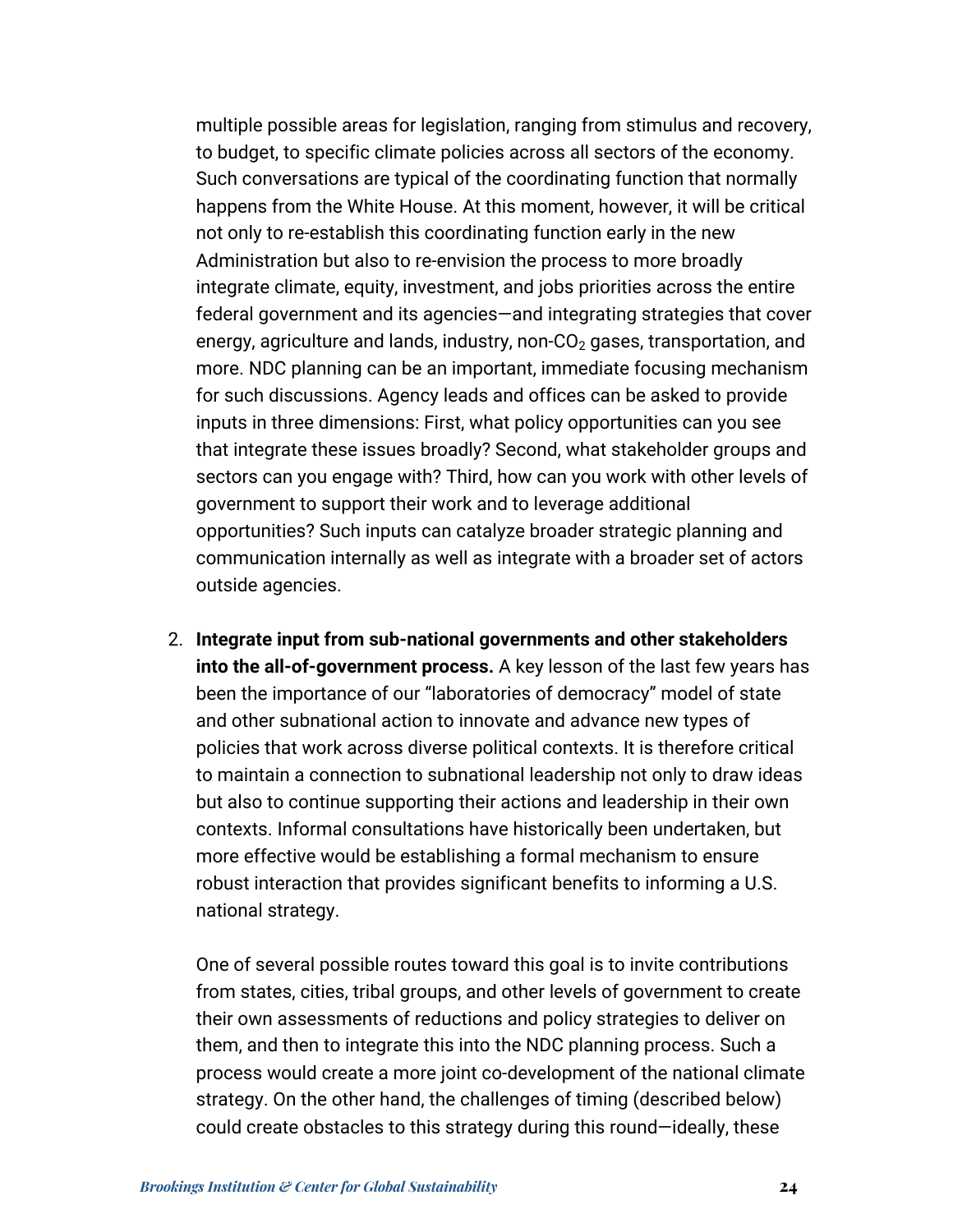entities would have up to a year to evaluate their own targets before handing off to the national process, a timeline precluded by this year's compressed schedule which is set by the international process.

A second possible approach, not exclusive to the first, is for the White House to establish a high-level Task Force that includes both subnational and federal government members—including key leaders from diverse parts of the country, tribal groups, the private sector, and various levels of government, as well as key leaders within the Executive and Congress. Their job would be to assess and report across the entire set of actors on what new actions could be undertaken. If such a Task Force were to be implemented, a critical challenge will be to ensure that it is used effectively and well-integrated into the planning process. This will mean investing it with some genuine tasks and a clear timeline for providing inputs.

3. **Establish a national platform, chaired by an appointed panel, for nongovernmental inputs**. Creating a robust target is not simply about governmental processes and policy options; it also includes a broader scoping by diverse stakeholders of opportunities and their implications for emissions reductions. To this end, a parallel, non-governmental approach, with links to appropriate governmental processes, should be established to solicit and discuss ideas and limitations across a broad stakeholder group. Such input can be provided through a set of workshops, roundtables, or other convenings. However, it will be important to provide a formal link to the overall NDC planning process, including the all-ofgovernment approach and the subnational government consultations (or Task Force). This can be done by appointing a non-governmental panel to solicit inputs and conversations around opportunities for U.S. action, both at national and subnational levels. Such inputs can be delivered into the overall NDC process. One additional element of such a process will be to establish a public comment opportunity. There is ample precedent and experience with public comment as an input to Federal rulemaking and such a process would provide a helpful route toward expanding not only the engagement but also the opportunities for better understanding new opportunities that may not otherwise have been identified.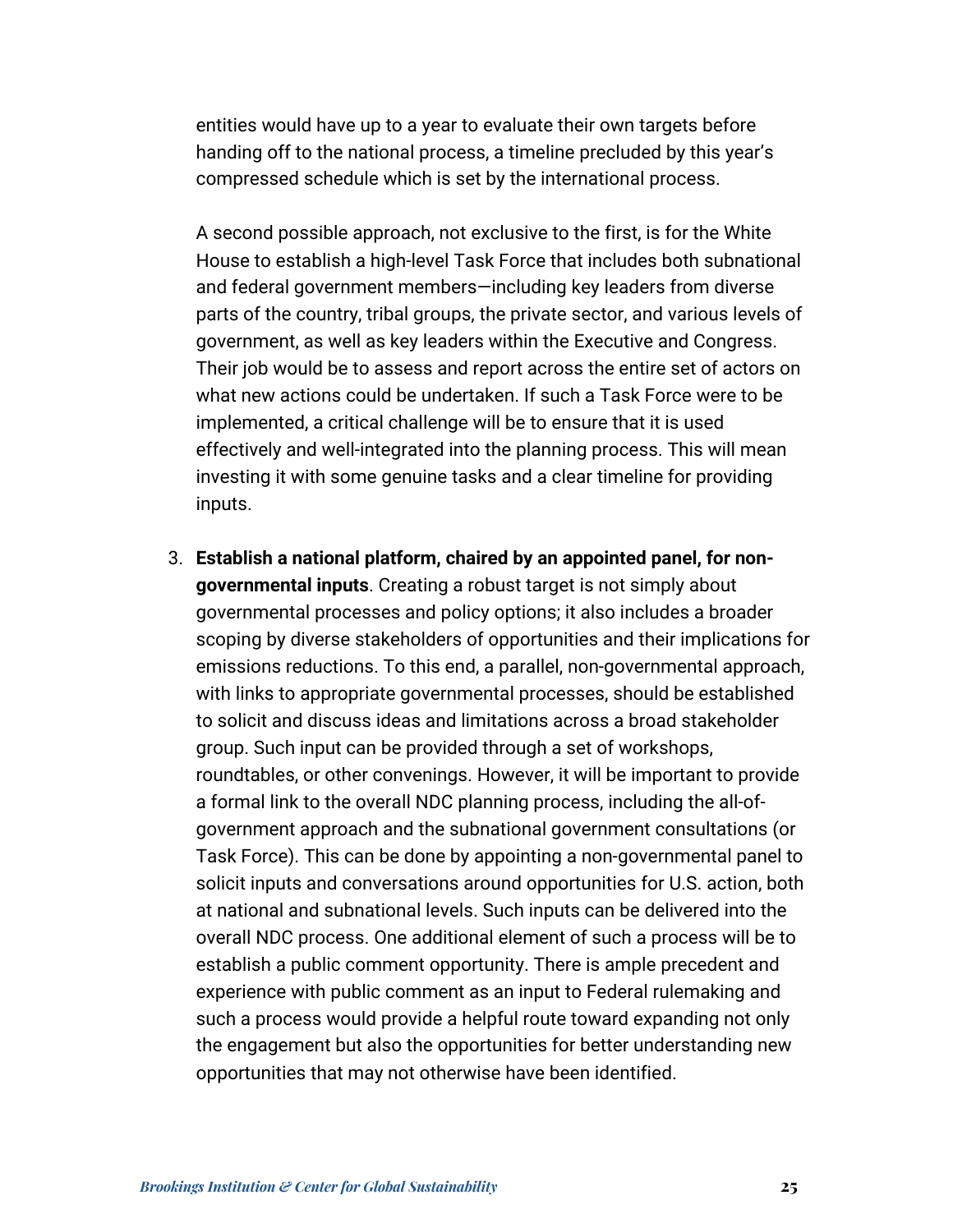While these strategies can enhance the overall target, they face several significant challenges. First, the scale and scope of interactions suggested here are significantly larger than previous U.S. target planning processes. Addressing this would require a careful planning process in the early days of the next administration, creating clear responsibilities and staffing strategies across the administration for delivering it, and utilizing existing capacity in both Federal agencies in line, for example, with larger consultative processes for rulemakings; and potentially engaging sub-national actors.

In addition, the likely timeline is tight—ideally around 6-9 months, but perhaps shorter—versus roughly a year for the U.S. 2025 NDC. This too will require quick early planning both during the transition period as well as in early days of the next administration. Such a process could potentially be signaled or announced when President-elect re-joins the Paris Agreement on the first day of his term. On the positive side, we have a better sense now (compared to 2014) of how to construct such a target, what kinds of analysis to bring to bear, and what processes might be most effective. Fortunately, the process is not really starting from zero: over recent years, significant work has already gone into understanding the possibilities for U.S. action, from America's Pledge and other organizations, research teams, and initiatives, and the U.S. presidential campaign generated significant new policy development, including from the Biden-Harris campaign. All of these serve as de facto existing inputs, whether formally or informally, to a potential U.S. NDC.

A third challenge is the risk for an open and consultative process to become a forum for either re-fighting old political battles or otherwise grandstanding, or even just simple public confusion about certain admittedly arcane or technical dimensions of a U.S. climate strategy. Any of these would bog down the effort and generating new obstacles. While a constructive and open process could produce broader stakeholder awareness and buy-in, a process that devolves would certainly be counterproductive to enhancing U.S. ambition. Guarding against this is possible, but will require clarity on the boundaries of what is being asked for as well as guidance as to what elements will be most productive for input. Mixing formats to include roundtables, open forums, and other comment strategies familiar to rulemaking processes can also serve to reduce the importance of any one event, platform, or strategy.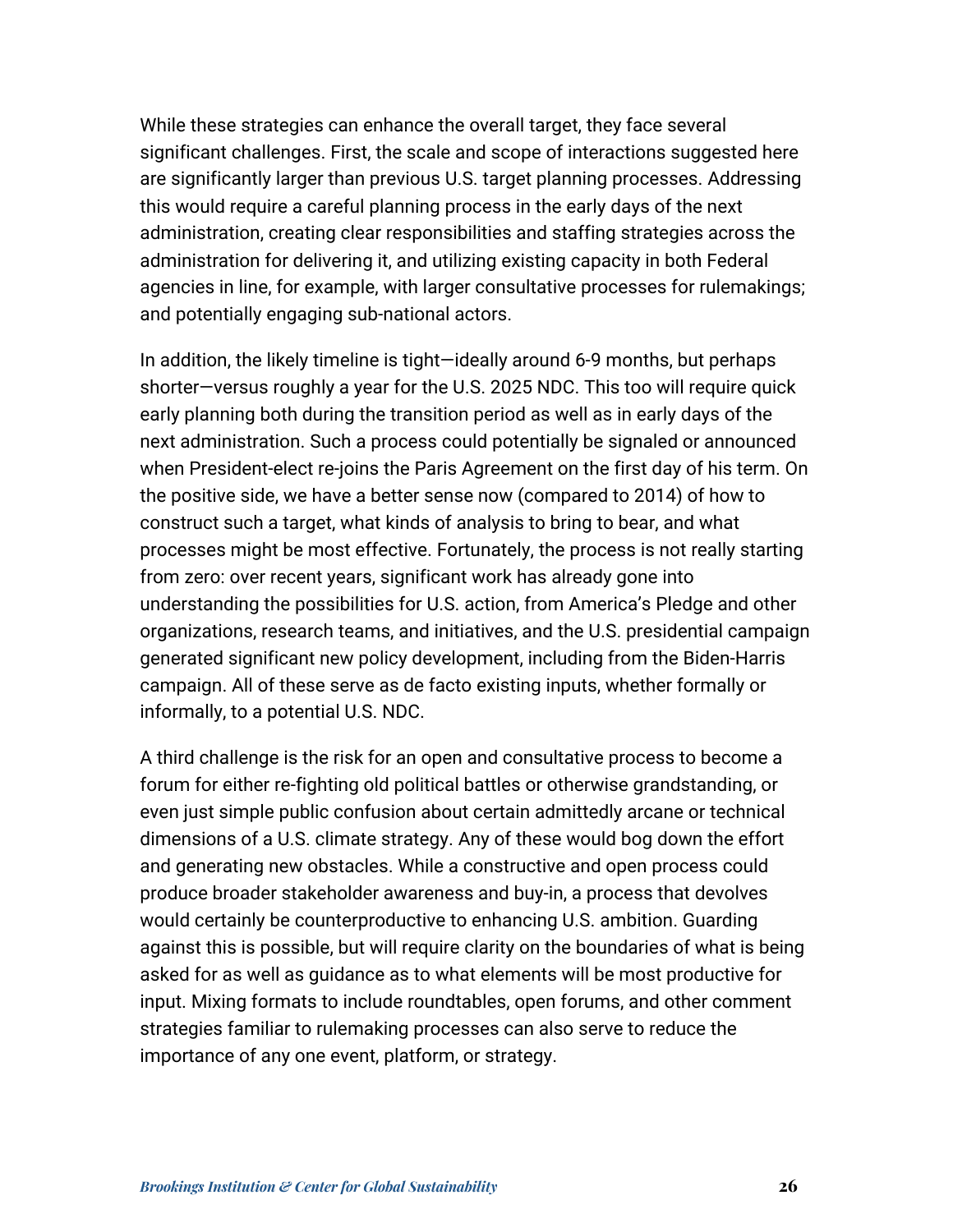Linked with this risk management strategy should also be a careful consideration of the types of inputs to facilitate conversation around. While the central goal of an NDC process is to understand the overall U.S. emissions trajectory, such targets can be hard to grasp conceptually. For example, the core contribution of the first U.S. NDC was a "26-28 percent reductions in net emissions from 2005 levels by 2025." This is itself a substantively worthy contribution, and squarely the kind of target needed for an NDC under Paris, but it not be the most broadly compelling framing for broader discussion across stakeholders. Accordingly, conversations may benefit from reframing around more clear or graspable concepts, such as the recent trend toward "Net Zero" as an organizing principle for national trajectories. Similar kinds of targets and timelines for discussion could include goals for achieving 100 percent clean (or renewable) electricity; no new coal or no new gas; coal phaseout; all-electric new building construction, 100 percent electric vehicles, and more. These topics may be more easily communicated and discussed across diverse audiences, and moreover some have the added advantage of being more concretely manageable through specific policy interventions from the federal or subnational governments.

A final challenge is the diminished—though not eliminated—capacity across the U.S. federal government as a result of four years of attack from the current administration. Of course, this is an issue across many agencies and topical areas beyond climate. As a result, the rebuilding of capacity across the board will require immediate and broad remediation, and will likely be an element of the Biden-Harris administration's overall strategy. Nevertheless, the timescale for identifying and hiring in significant new capacity for climate and energy in the agencies would be certainly weeks to months. In many cases, it will not be possible to re-build the capacity in federal agencies to the level they were under previous Presidents. Nevertheless, there is at least some remaining capacity around which to rebuild, and that can provide helpful support to the process. U.S. national labs and universities also have significant capabilities that could be critically helpful in this period of rapidly generating inputs to support a broad NDC process, even while the government rebuilds.

Despite these obstacles, our experience from the past six years underscores the importance of a broad, open, and integrated process. We can look to recent strengths in mobilizing across diverse stakeholders to support climate action. Running such a process, and including contributions from sub-national actors and others, will help ensure maximum ambition, robustness, and the likelihood of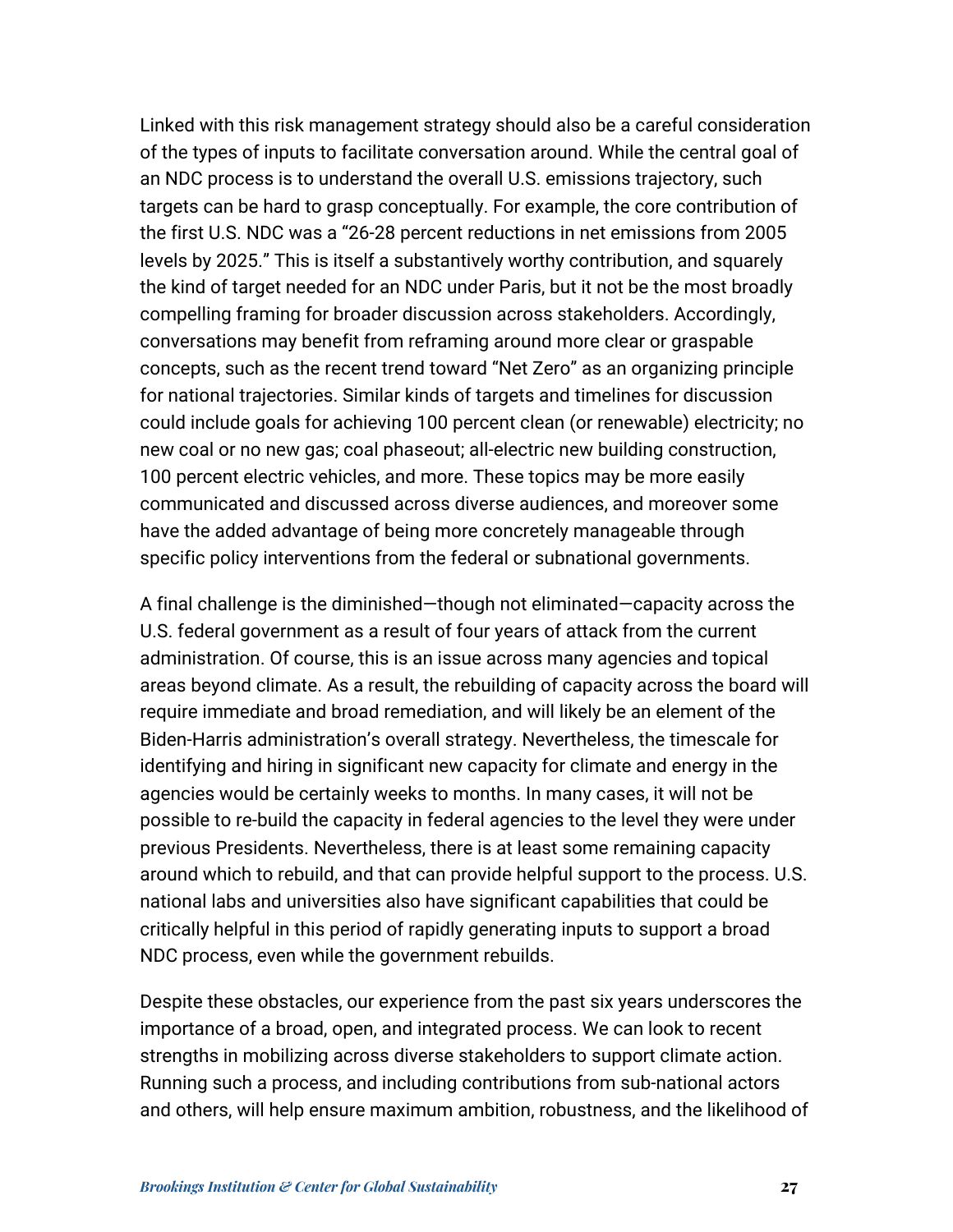success for a next U.S. NDC. This process should be one in which the goal is not simply setting a target, but also leveraging broader contributions to set the United States on an ambitious, well-considered, and broadly supported pathway toward a renewed and innovative economy, an expanding set of opportunities for 21st century jobs in clean technologies, and a stable climate.

*Nate Hultman is the Director of the Center for Global Sustainability at the University of Maryland and a Nonresident Senior Fellow at the Brookings Institution. From 2014-2016 he worked at the Obama White House on the U.S. NDC, bilateral engagements with key countries on their NDCs, and the Paris Agreement. Recently he co-led the America's Pledge assessments of the current and potential impact of subnational action on U.S. emissions trajectories, and has led peer-reviewed analyses on strategies to fuse subnational with national action for purposes of national climate strategies and target-setting under Paris.*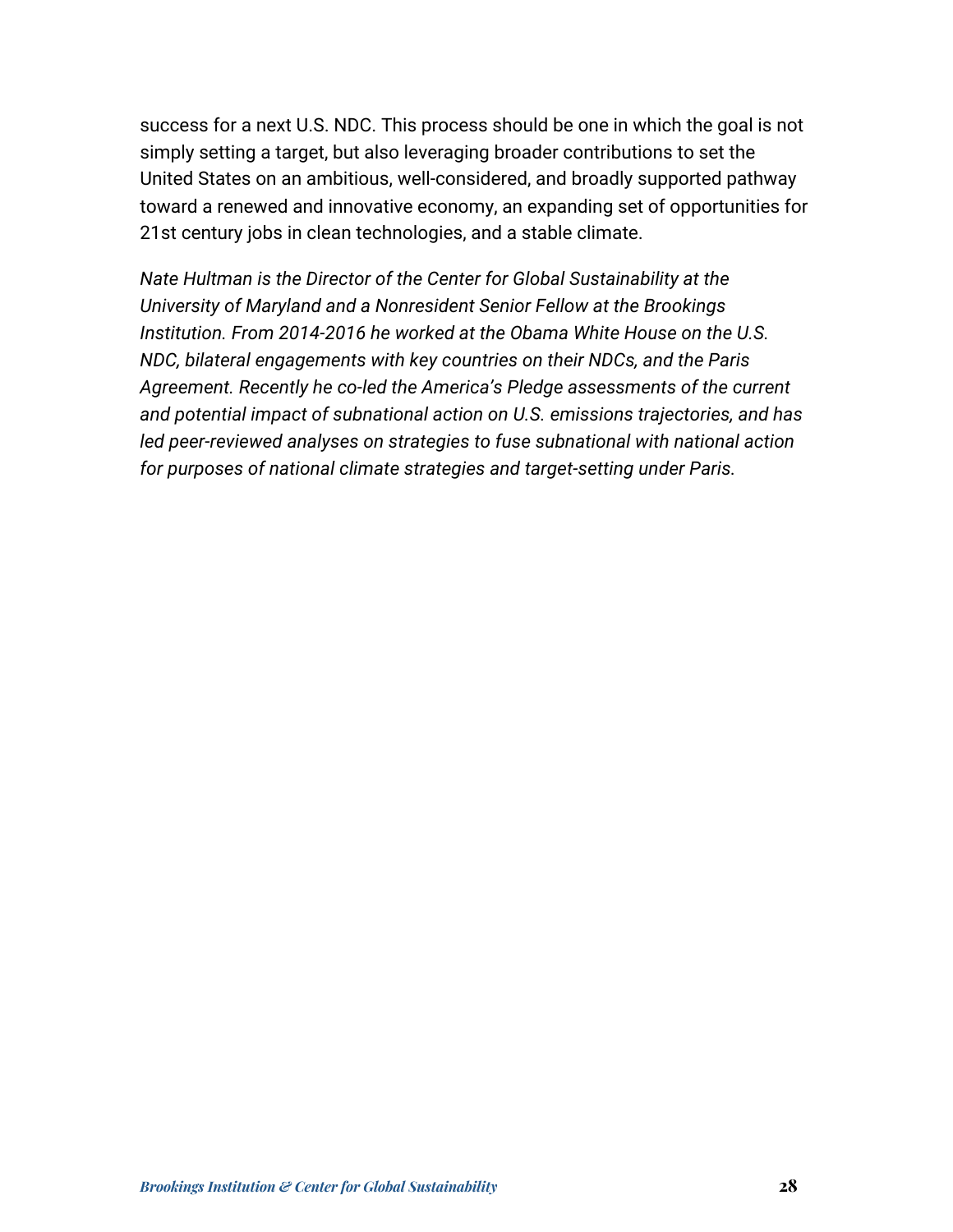### References

America's Pledge Initiative on Climate, 2019. Accelerating America's Pledge: Going All-In to Build a Prosperous, Sustainable Economy for the United States (No. By N. Hultman, C. Frisch, L. Clarke, K. Kennedy, P. Bodnar, P. Hansel, T. Cyrs, M. Manion, M. Edwards, J. Lund, C. Bowman, J. Jaeger, R. Cui, A. Clapper, A. Sen, D. Saha, M. Westphal, W. Jaglom, J.C. Altamirano, H. Hashimoto, M. Dennis, K. Hammoud, C. Henderson, G. Zwicker, M, Ryan, J. O'Neill, E. Goldfield.). Published by Bloomberg Philanthropies with University of Maryland Center for Global Sustainability, Rocky Mountain Institute, and World Resources Institute, New York.

America's Pledge Initiative on Climate, We Are Still In, 2020. We Are Still In to Deliver on America's Pledge: A Retrospective. Bloomberg Philanthropies.

Biden and Harris, 2020a. The Biden Plan For A Clean Energy Revolution And Environmental Justice [WWW Document]. Joe Biden for President: Official Campaign Website. URL https://joebiden.com/climate-plan/ (accessed 11.6.20).

Biden and Harris, 2020b. Plan to Create 10 Million Clean Energy Jobs [WWW Document]. Joe Biden for President: Official Campaign Website. URL https://joebiden.com/climatelabor-fact-sheet/ (accessed 11.6.20).

Climate Ambition Alliance, 2020. Net Zero 2050 via NAZCA Portal. https://climateaction.unfccc.int/views/cooperative-initiative-details.html?id=94, Accessed 17 Nov 2020.

Hale, T.N., Chan, S., Hsu, A., Clapper, A., Elliott, C., Faria, P., Kuramochi, T., McDaniel, S., Morgado, M., Roelfsema, M., Santaella, M., Singh, N., Tout, I., Weber, C., Weinfurter, A., Widerberg, O., 2020. Sub- and non-state climate action: a framework to assess progress, implementation and impact. Climate Policy, DOI: 10.1080/14693062.2020.1828796

Hsu, A., Brandt, J., Widerberg, O., Chan, S., Weinfurter, A., 2020. Exploring links between national climate strategies and non-state and subnational climate action in nationally determined contributions (NDCs). Climate Policy, 20:4, 443–457. DOI: 10.1080/14693062.2019.1624252

Hultman, Nate, Clarke, L., Lou, J., 2019. Analytical Capacity for Long-term Strategies. World Resources Institute, Washington D.C.

Hultman, N., Frisch, C., Clarke, L., Kennedy, K., Bodnar, P., Hansel, P., Cyrs, T., Manion, M., Edwards, M., Lund, J., Bowman, C., Jaeger, J., Cui, R., Clapper, A., Sen, A., Saha, D., Westphal, M., Jaglom, W., Altamirano, J.C., Hashimoto, H., Dennis, M., Hammoud, K., Henderson, C., Zwicker, G., Ryan, M., O'Neill, J., Goldfield, E., 2019. Accelerating America's Pledge: Going All-In to Build a Prosperous, Sustainable Economy for the